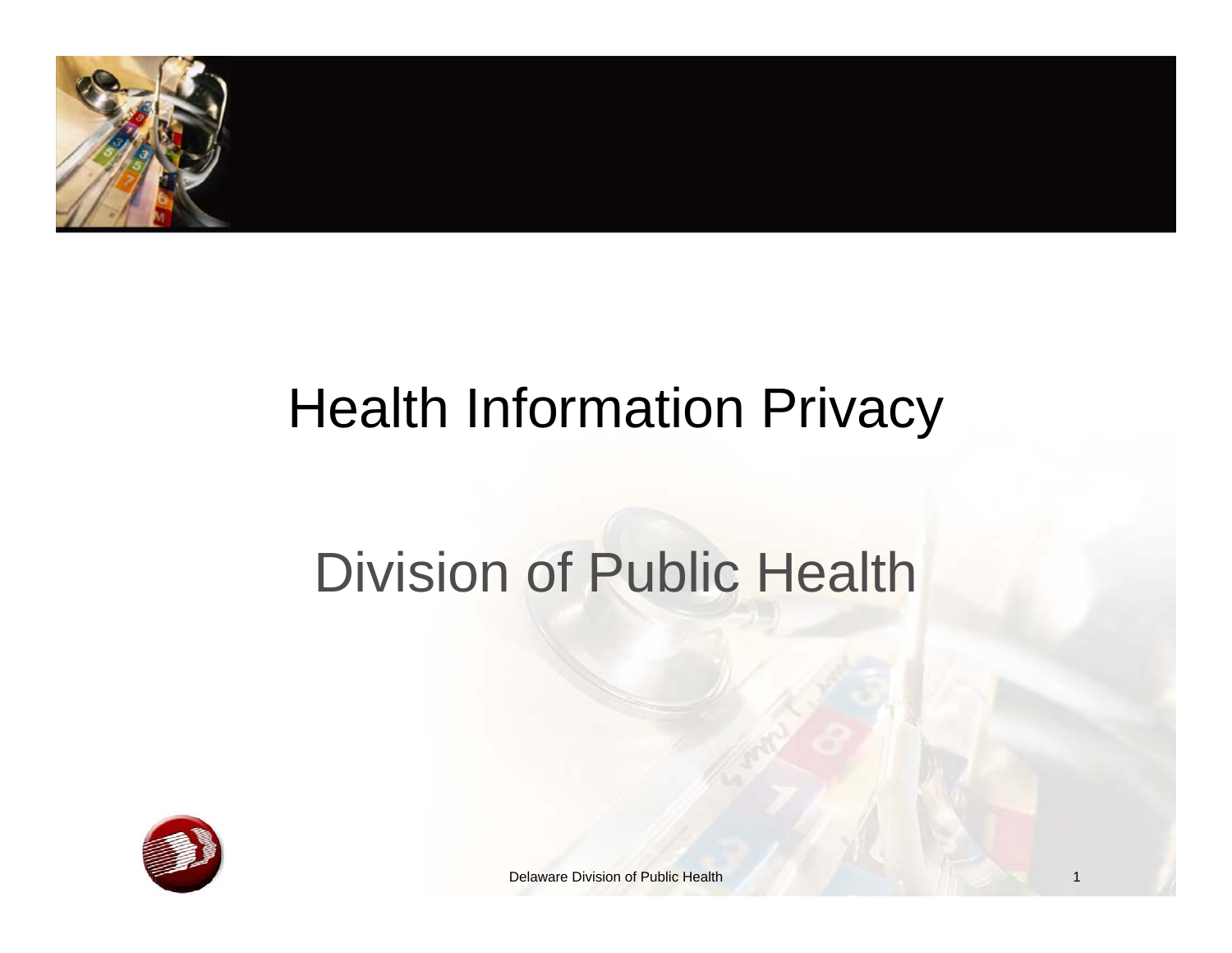

## **To enhance your understanding of Health Information Privacy**

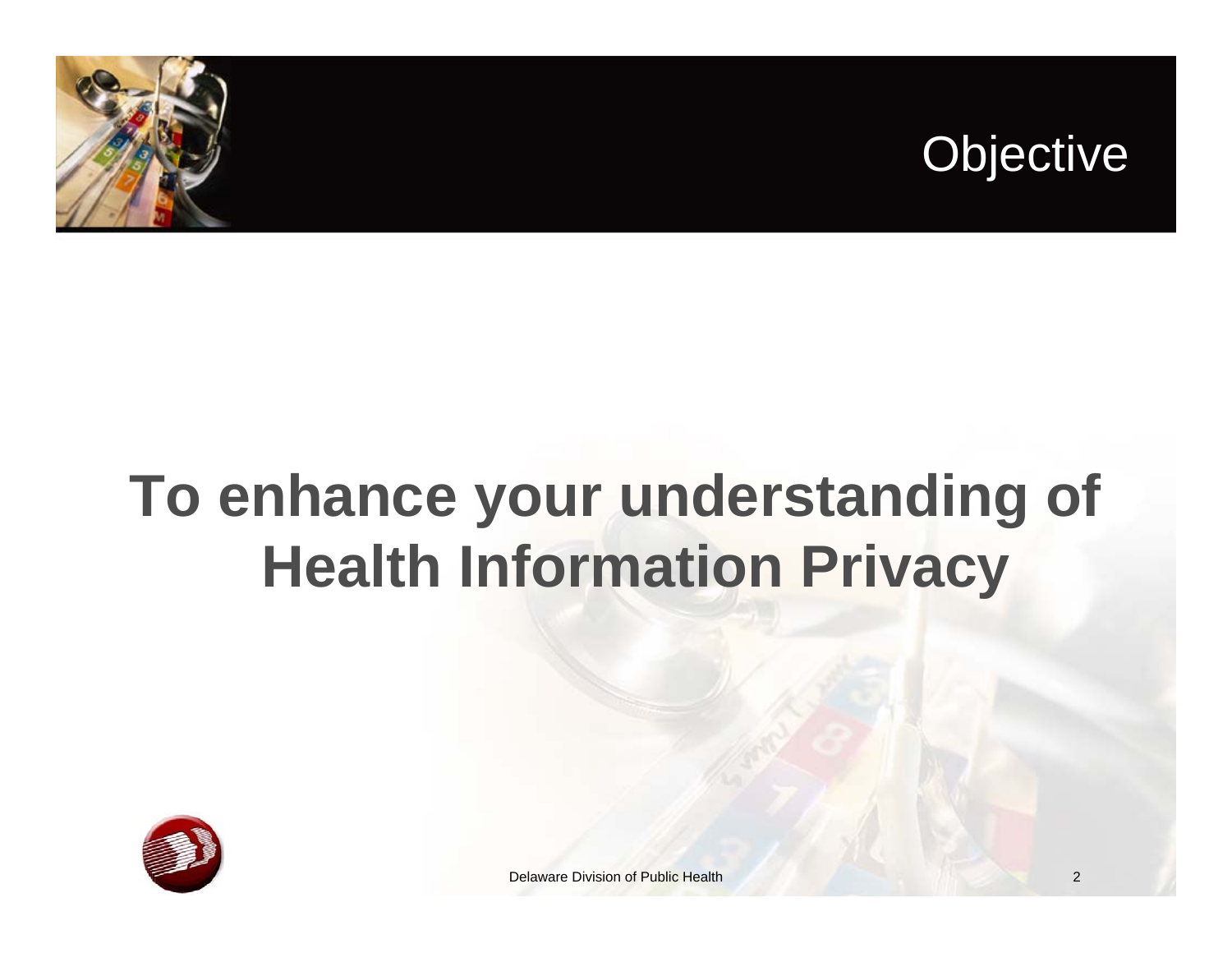

#### Core Competencies and Essential Services

**Public Health CoreCompetencies**

- **Analytic/Assessment Skills,**
- **Policy Development/Program Planning Skills, and**
- **Communication Skills.**

**Essential Public Health Services**

- **# 3 Inform, educate, and empower people about health issues and**
- **# 8 Assure a competent public health and personal health care workforce.**

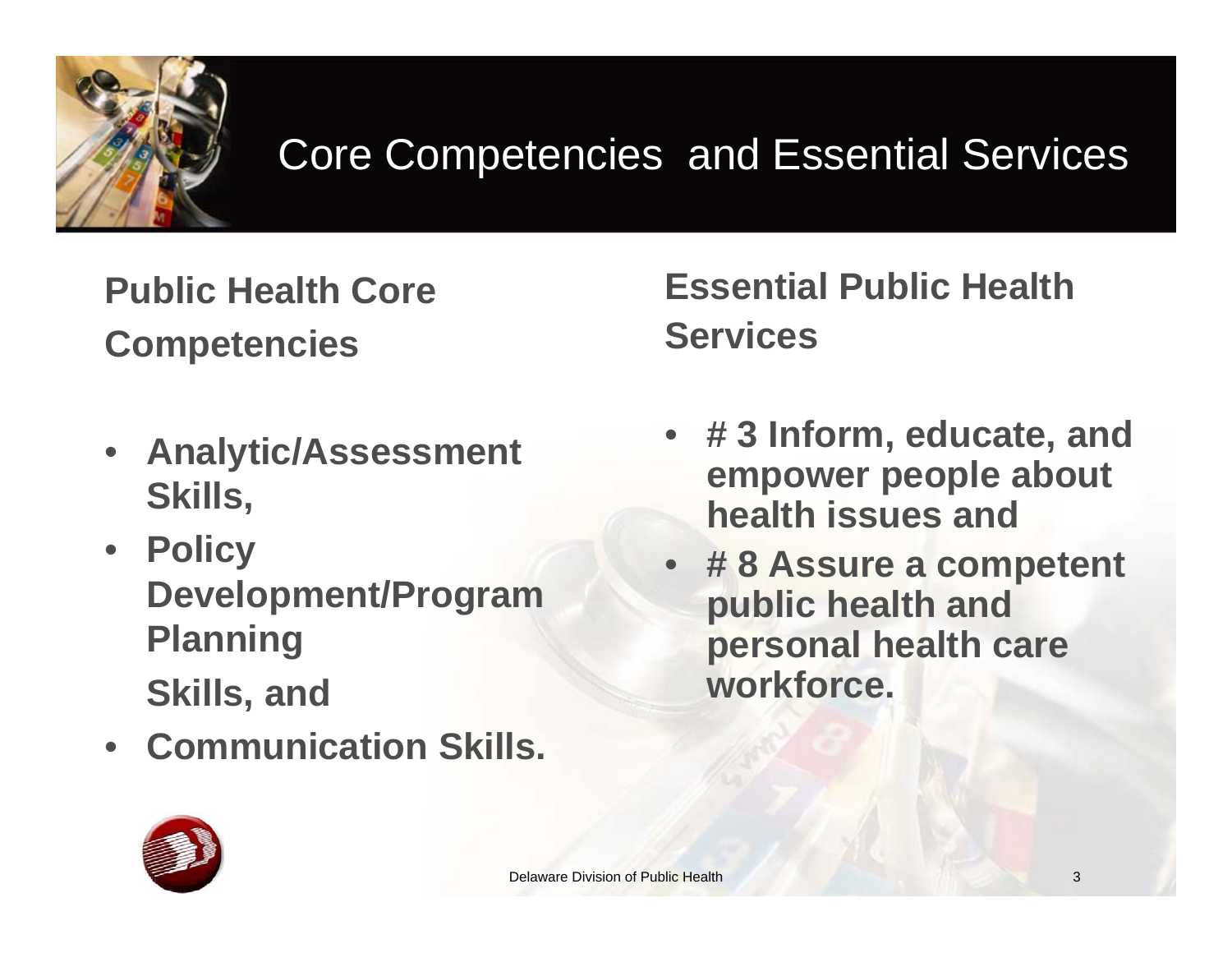#### HIPAA



The purpose for HIPAA (Health Insurance Portability & Accountability Act) is to protect the confidentiality, integrity, and availability of an individual's protected health information.





Delaware Division of Public Health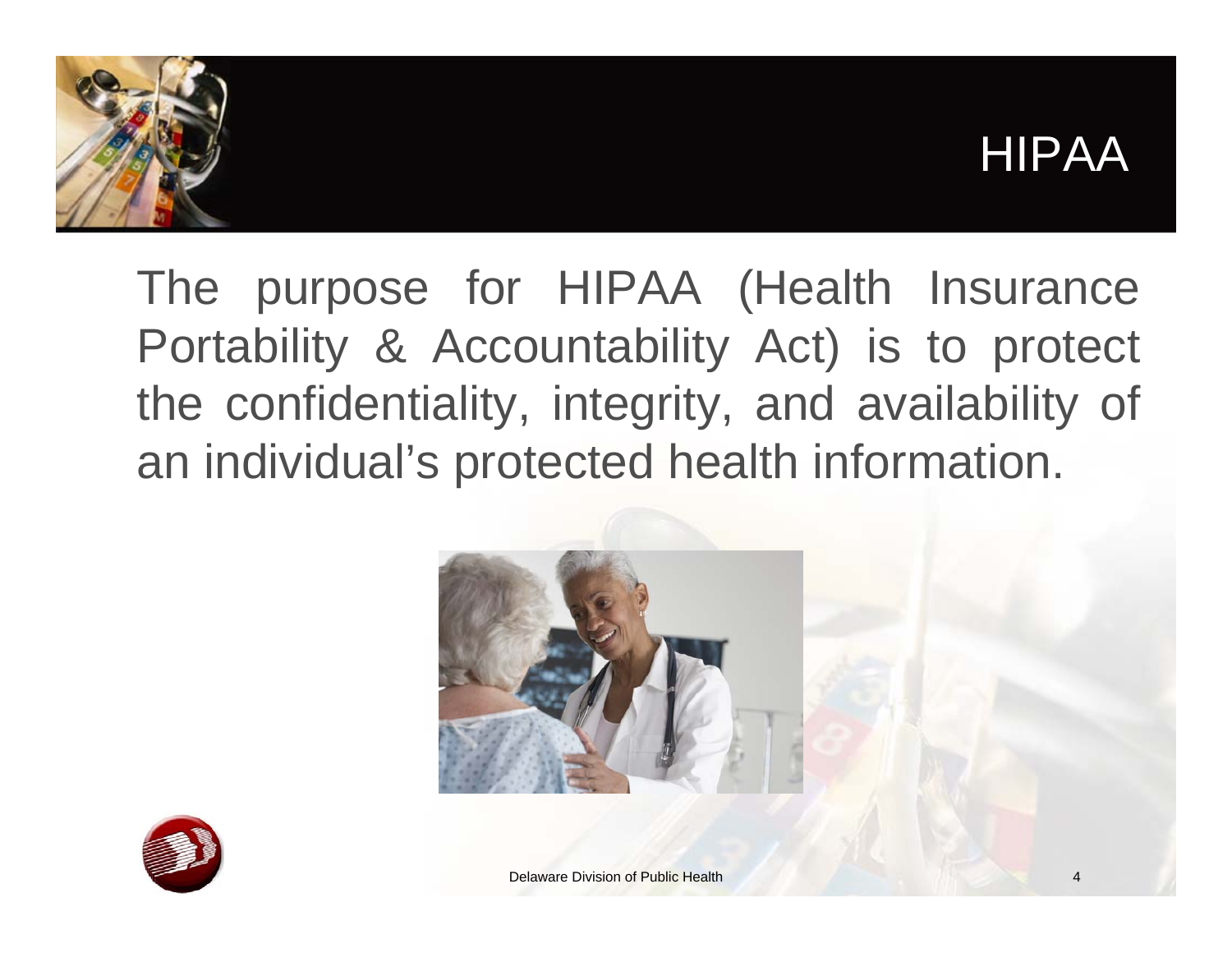

### What is Protected Health Information?

Protected Health Information (PHI) is information that is oral, recorded on paper, or sent electronically about an individual's physical or mental health, services rendered or payment for services.



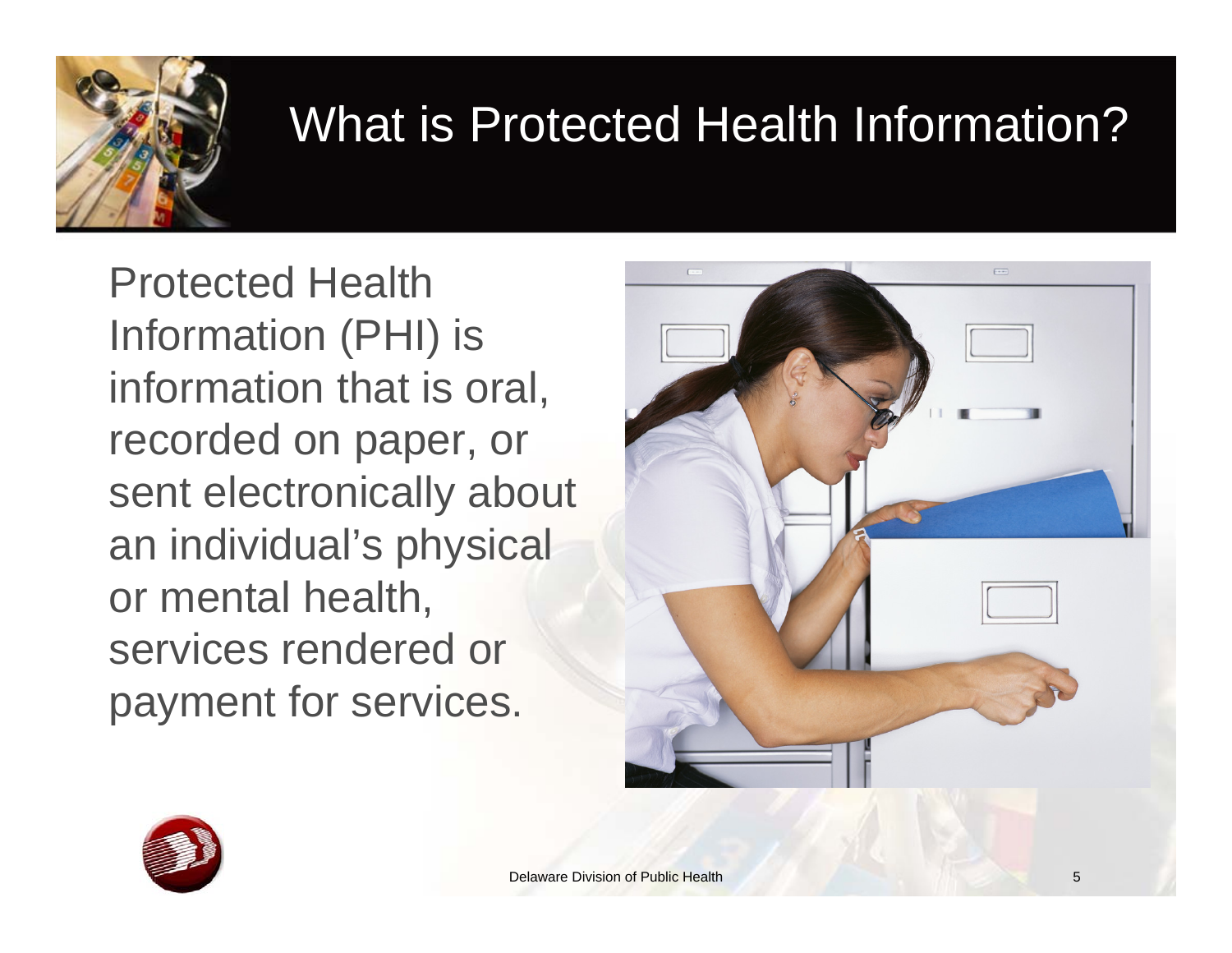

### Hybrid Entity

The Division of Public Health (DPH) is considered to be a hybrid entity. DPH has activities that are covered and other activities not covered by the privacy rule.



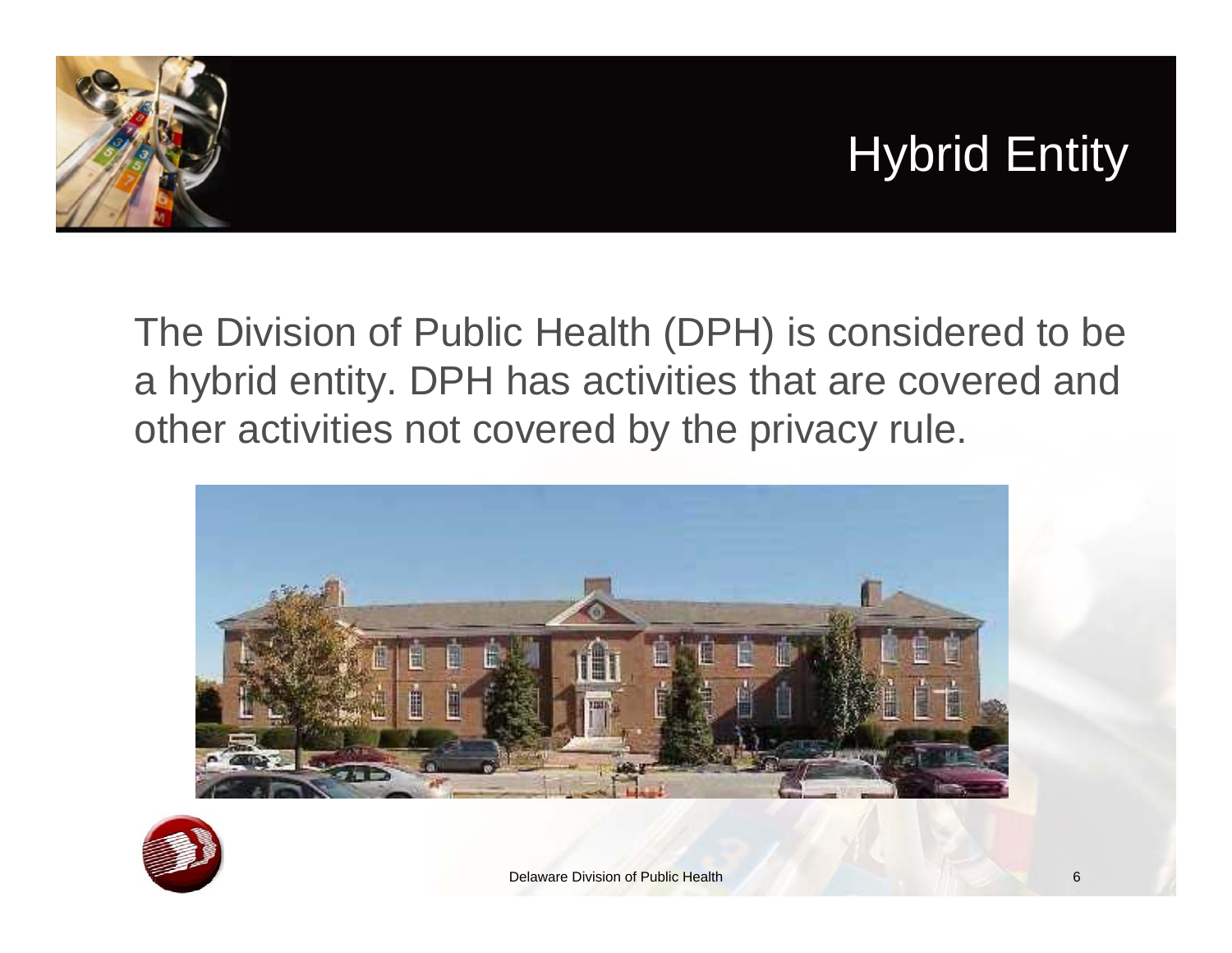

### **Other Regulations/Rules**

- **Always keep in mind Delaware Code**
- **Federal Regulations** ¾**HIV/AIDS**
	- ¾ **Mental Health**
	- ¾**STD**
	- ¾**Drug and Alcohol**
	- ¾**Public Health Activity**
		- ¾**Surveillance**
		- ¾**Emergency Preparedness**



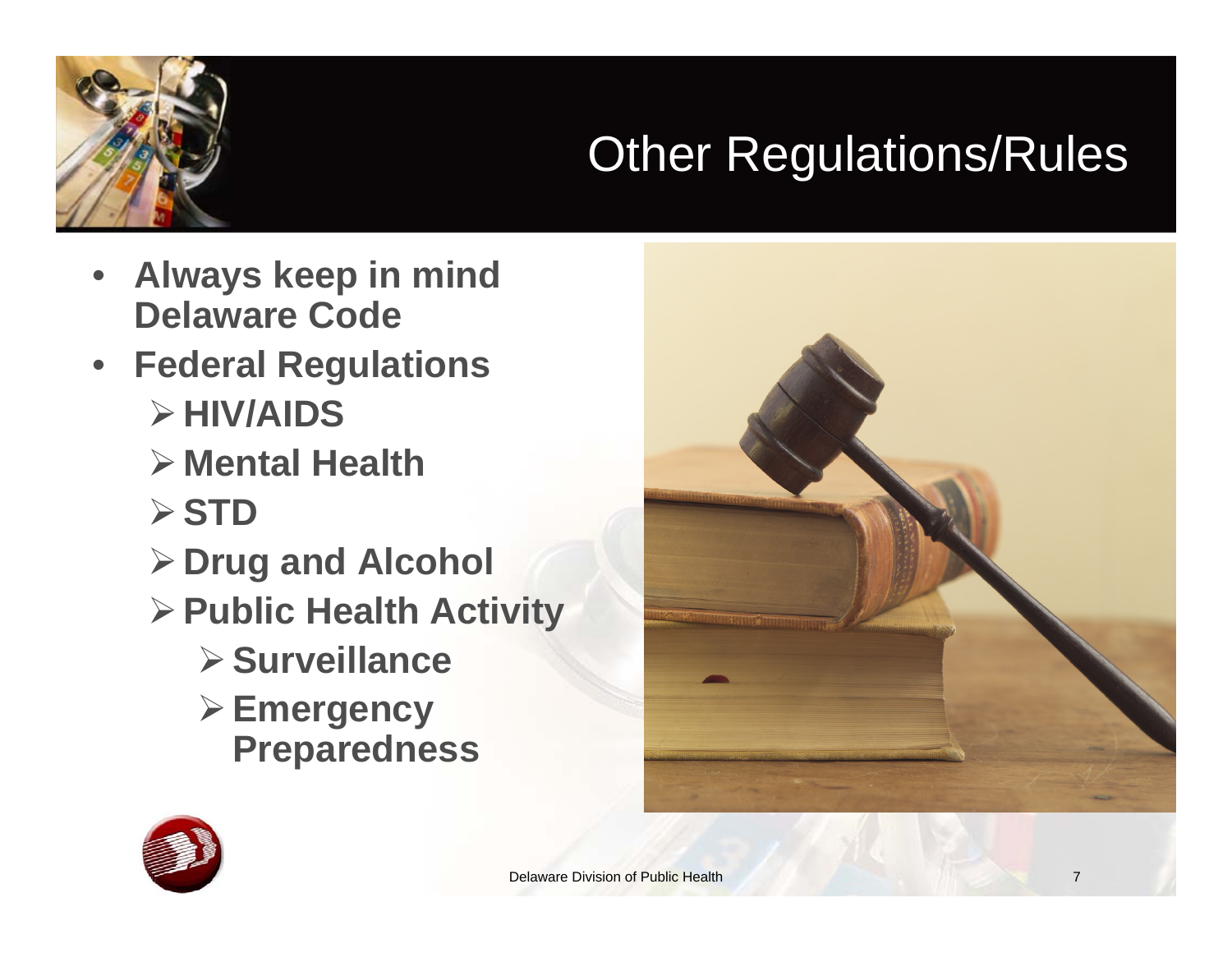

Minimum Necessary Standard

#### **Only access and use the client information that you need to do your job.**





**Delaware Division of Public Health 8 and 8 and 9 and 9 and 9 and 9 and 9 and 9 and 9 and 9 and 9 and 9 and 9 and 9 and 9 and 9 and 9 and 9 and 9 and 9 and 9 and 9 and 9 and 9 and 9 and 9 and 9 and 9 and 9 and 9 and 9 and**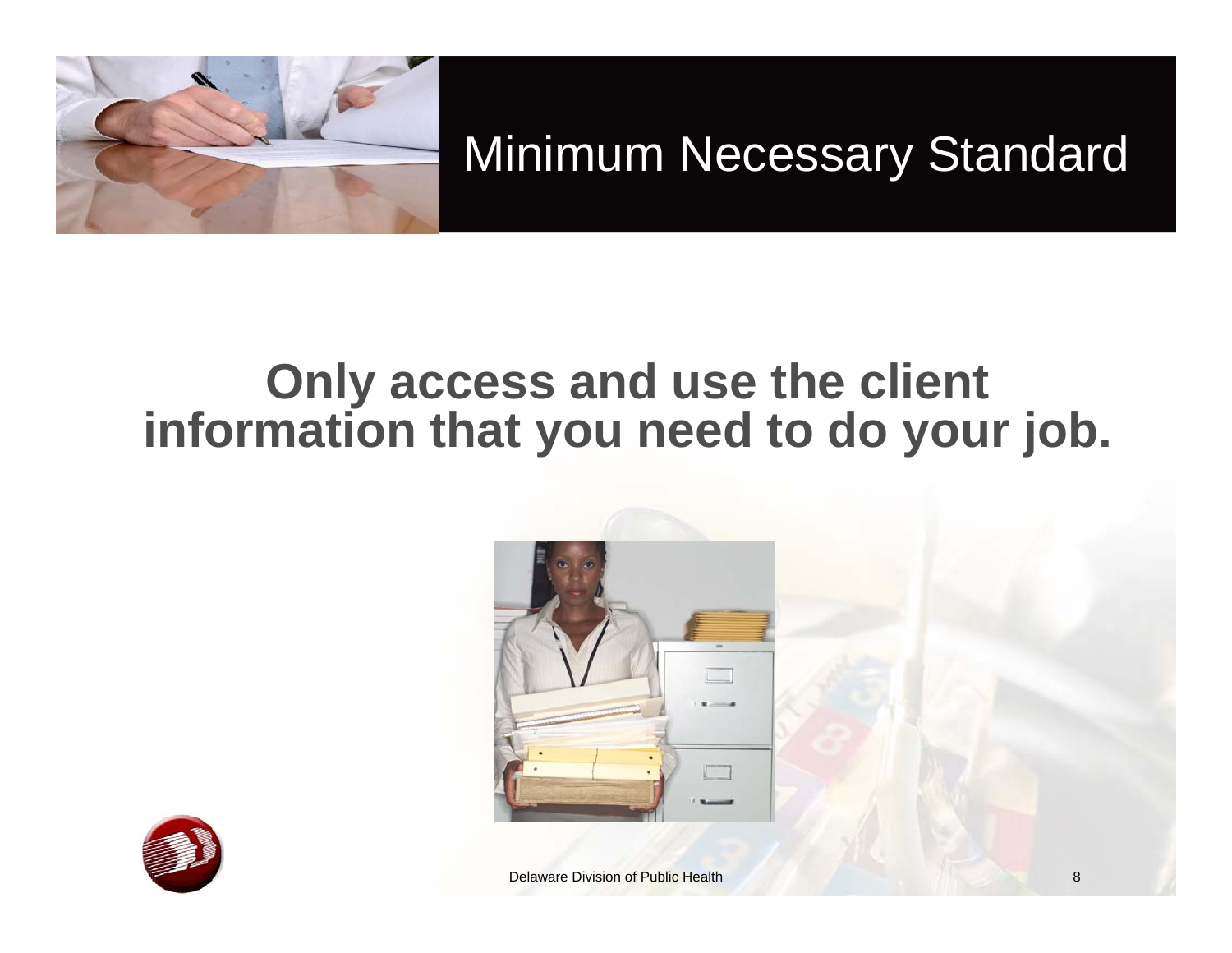### Permitted Use or Disclosure

- Treatment
- Payment
- Healthcare operations



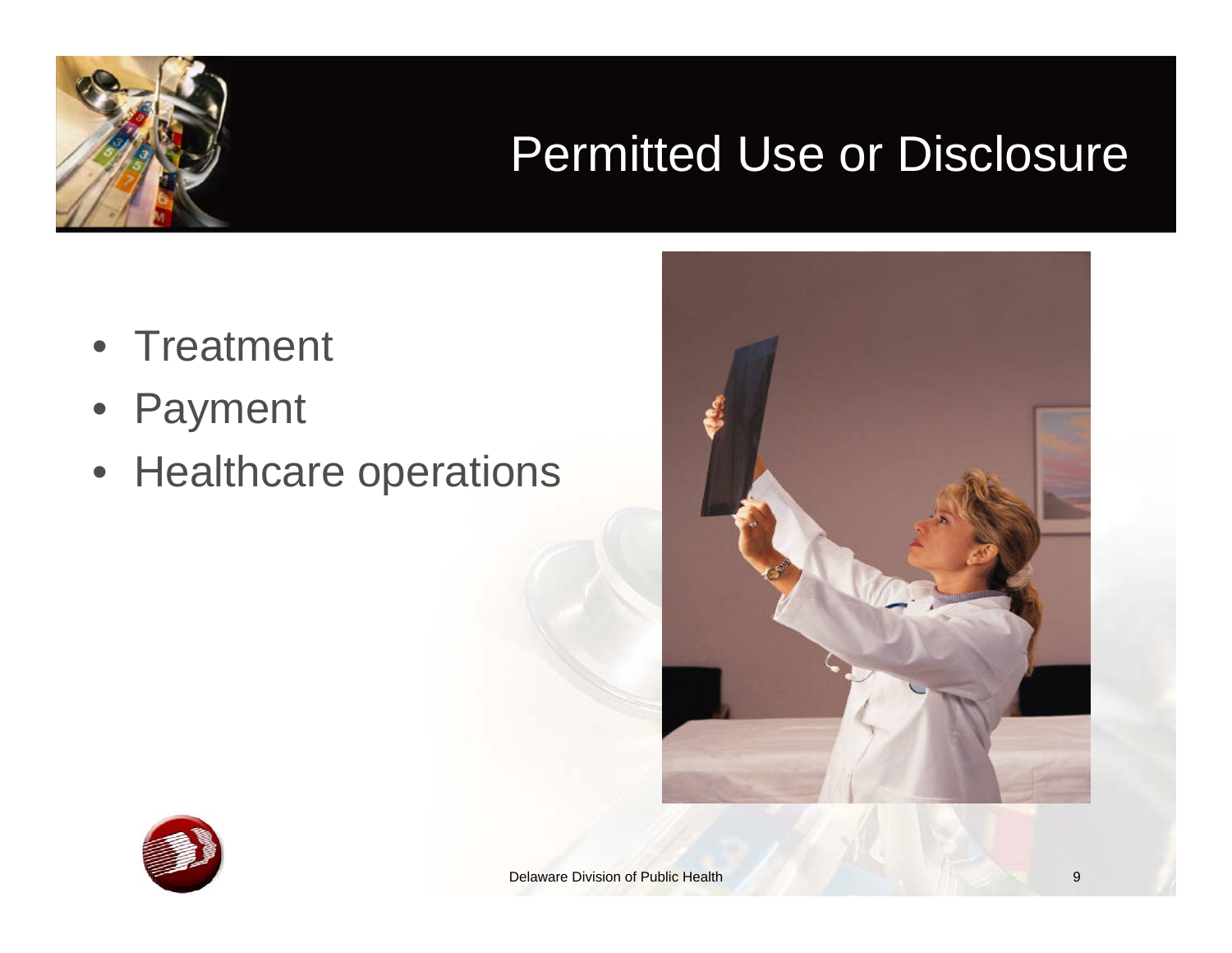



- A laboratory may fax, or communicate over the phone, a client's medical test results to a provider and/or Public **Health**
- A physician may mail or fax a copy of a client's medical record to a specialist who intends to treat the client



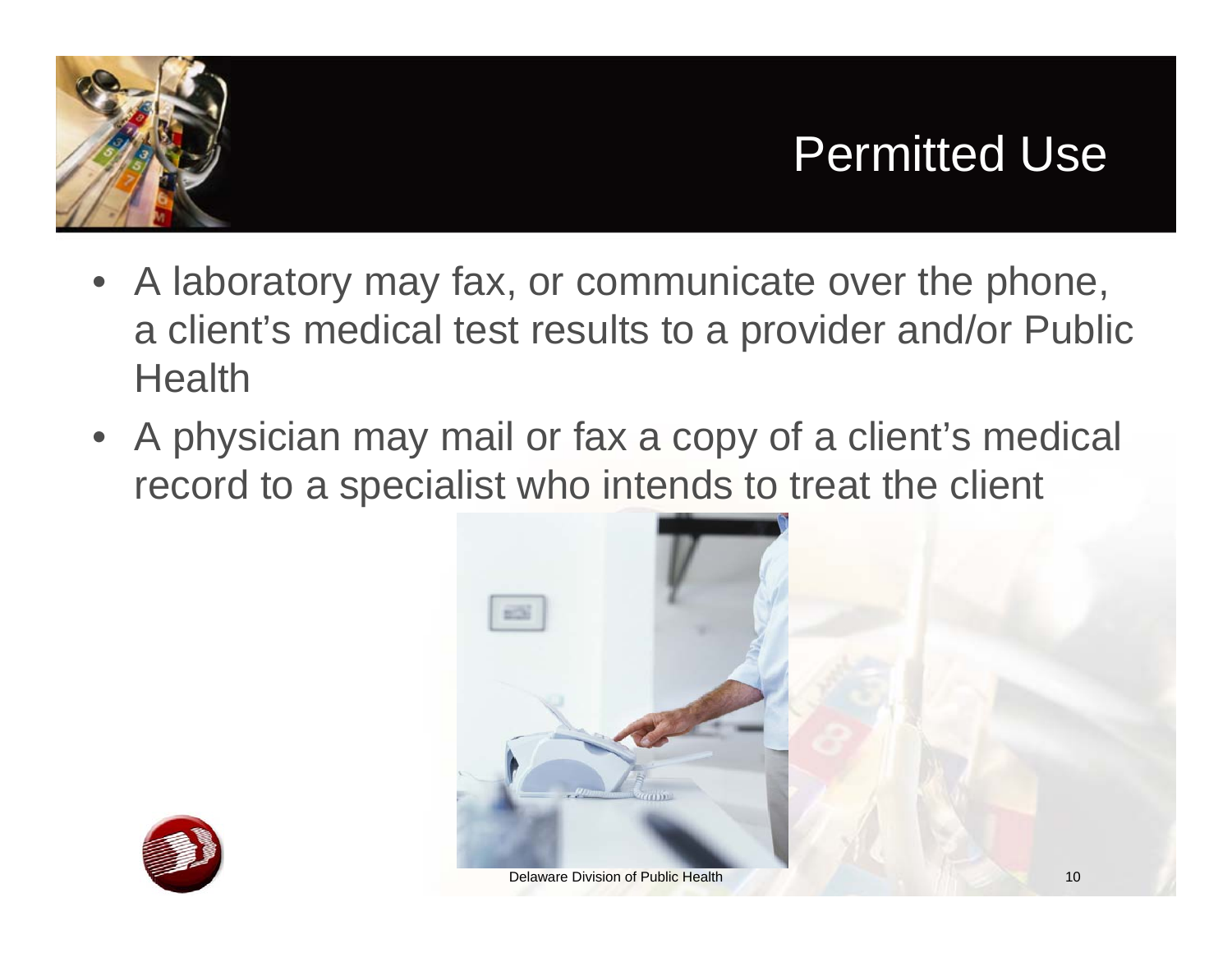

### Notice of Privacy Practices (NPP)

Notice of Privacy Practices (NPP) summarizes the privacy policies and procedures. The NPP informs clients of their rights and the Division's requirements for the protection of personal information.





**Delaware Division of Public Health 11 Contract 11 11 Contract 11 11**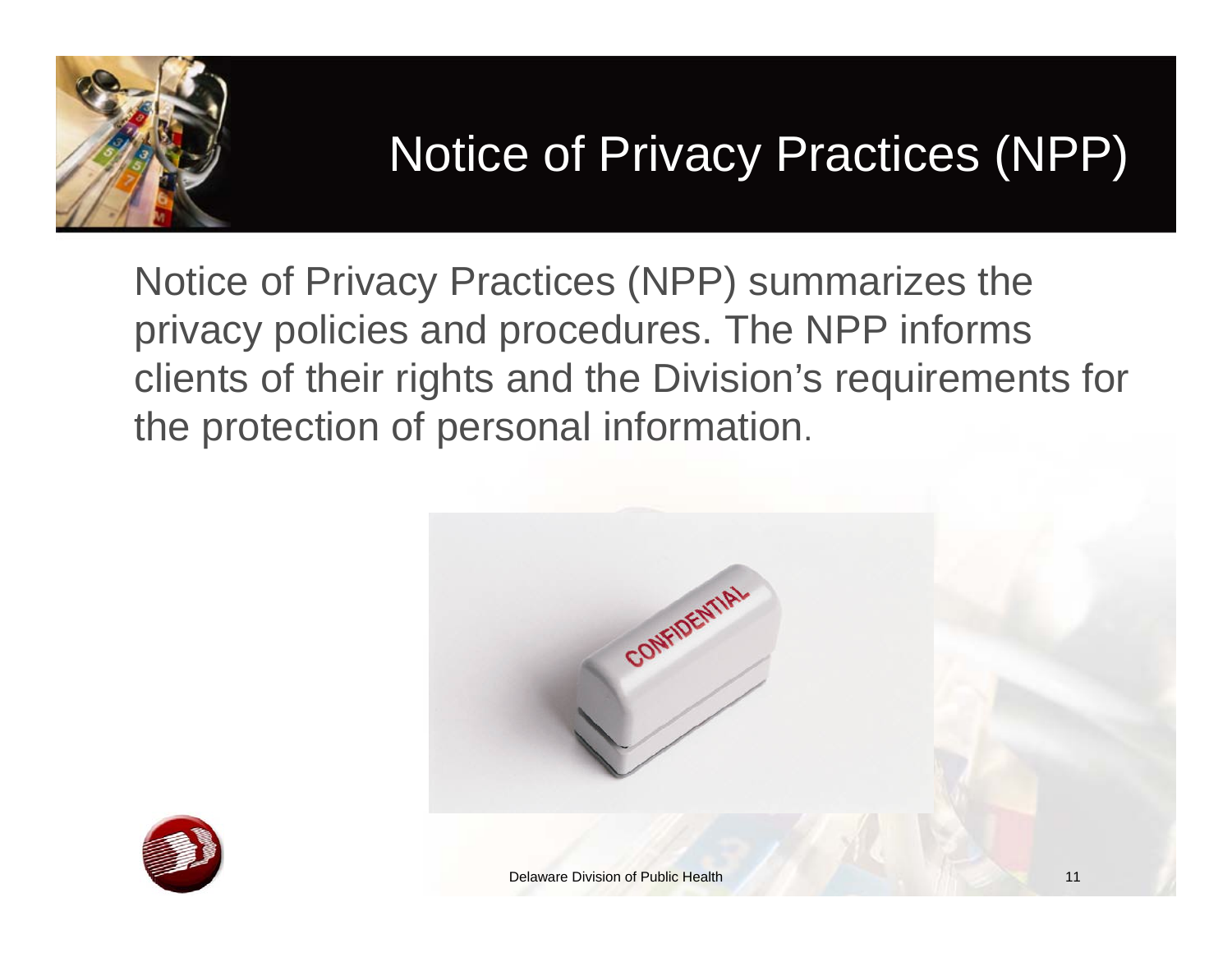



**Clients are entitled to adequate notice about how their information will be routinely used, stored and disclosed such as**

- **Written notice of information practices**
- **Access for inspection and copying**
- **Accounting of disclosures**
- **Amendment and correction**
- **Right to request their PHI not be shared**

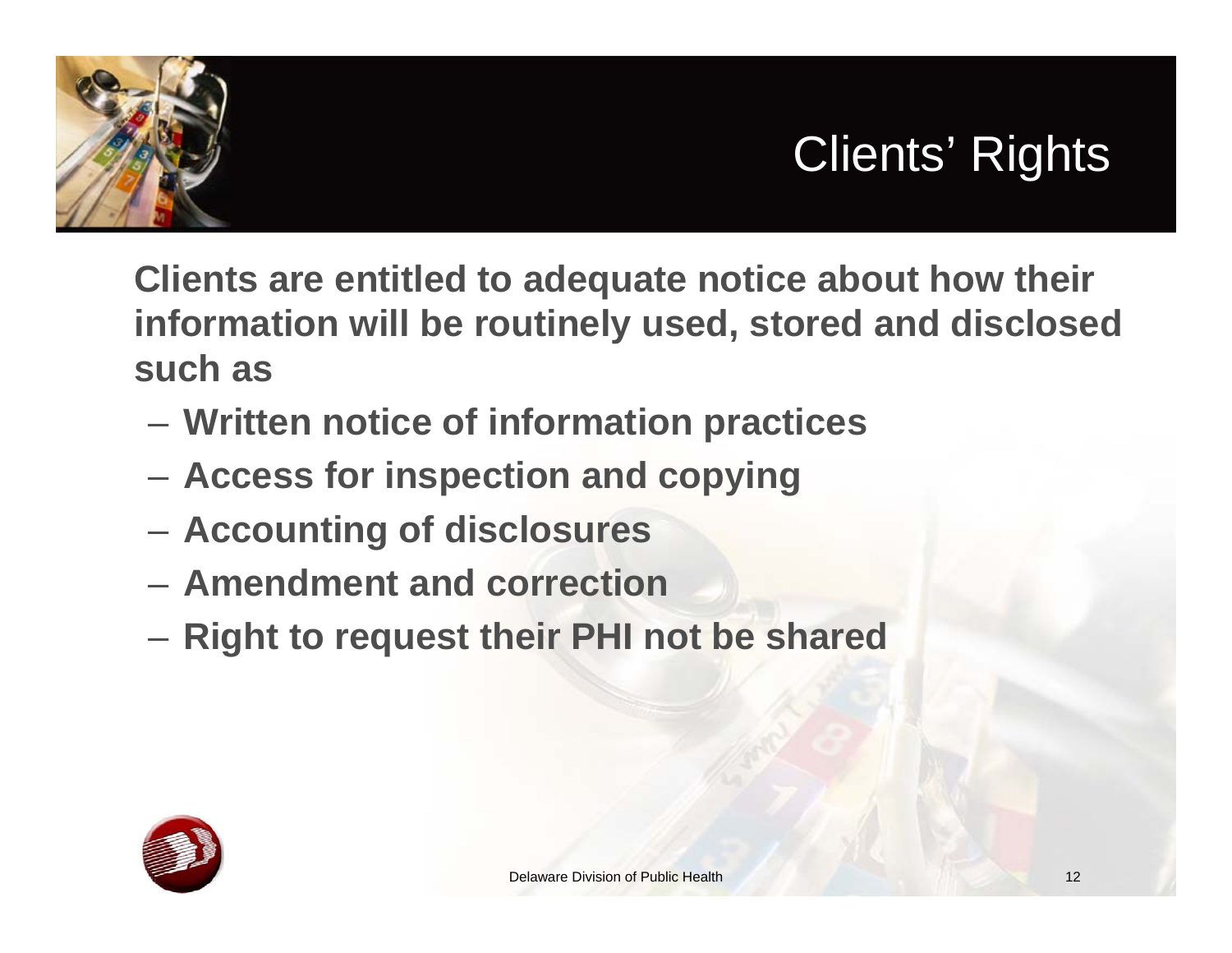### Inappropriate Disclosure

Passing through a busy clinic area, Social Worker Jennifer overhears Sherry telling a client on the phone that she needs to make a follow-up appointment since her HIV test was positive. Jennifer notices that clients are able to hear the entire conversation.



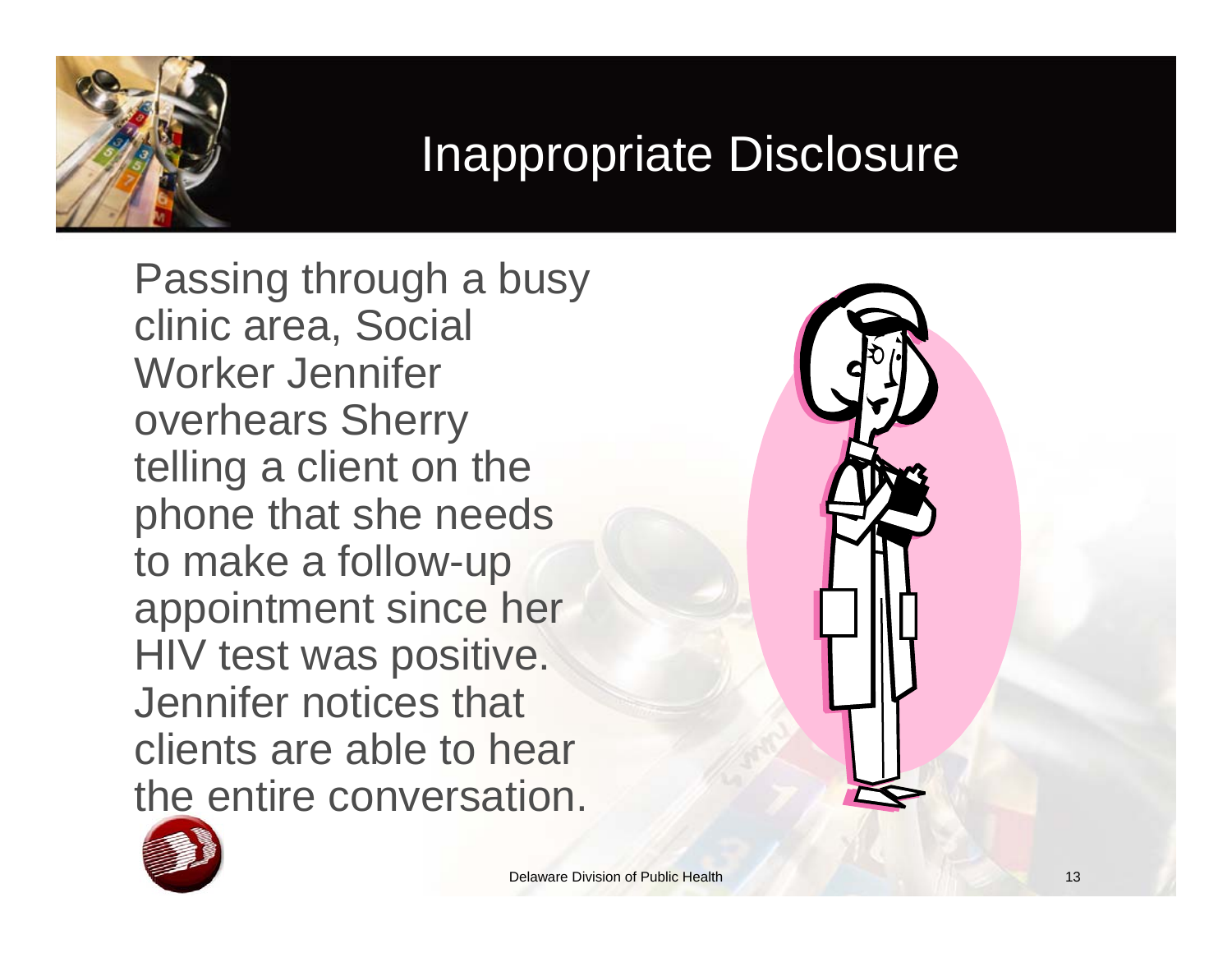### Inappropriate Disclosure



#### Now, what could Sherry have done differently?



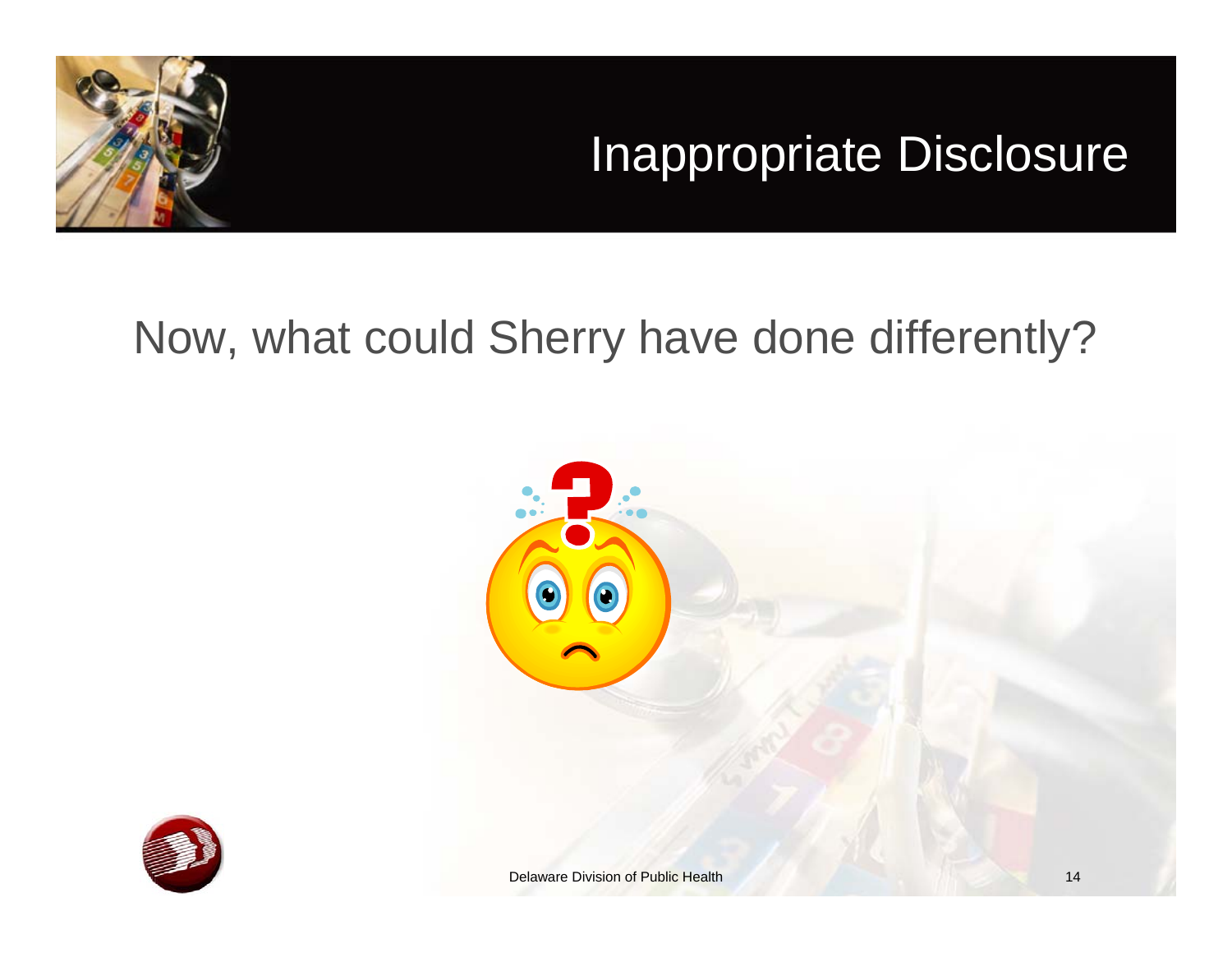

### Inappropriate Disclosure

- Sherry should have done at least one of the following
- **≻Spoken in a lower voice,**
- ¾Waited until the clinic was less crowded, or
- ¾Made the call in another location.



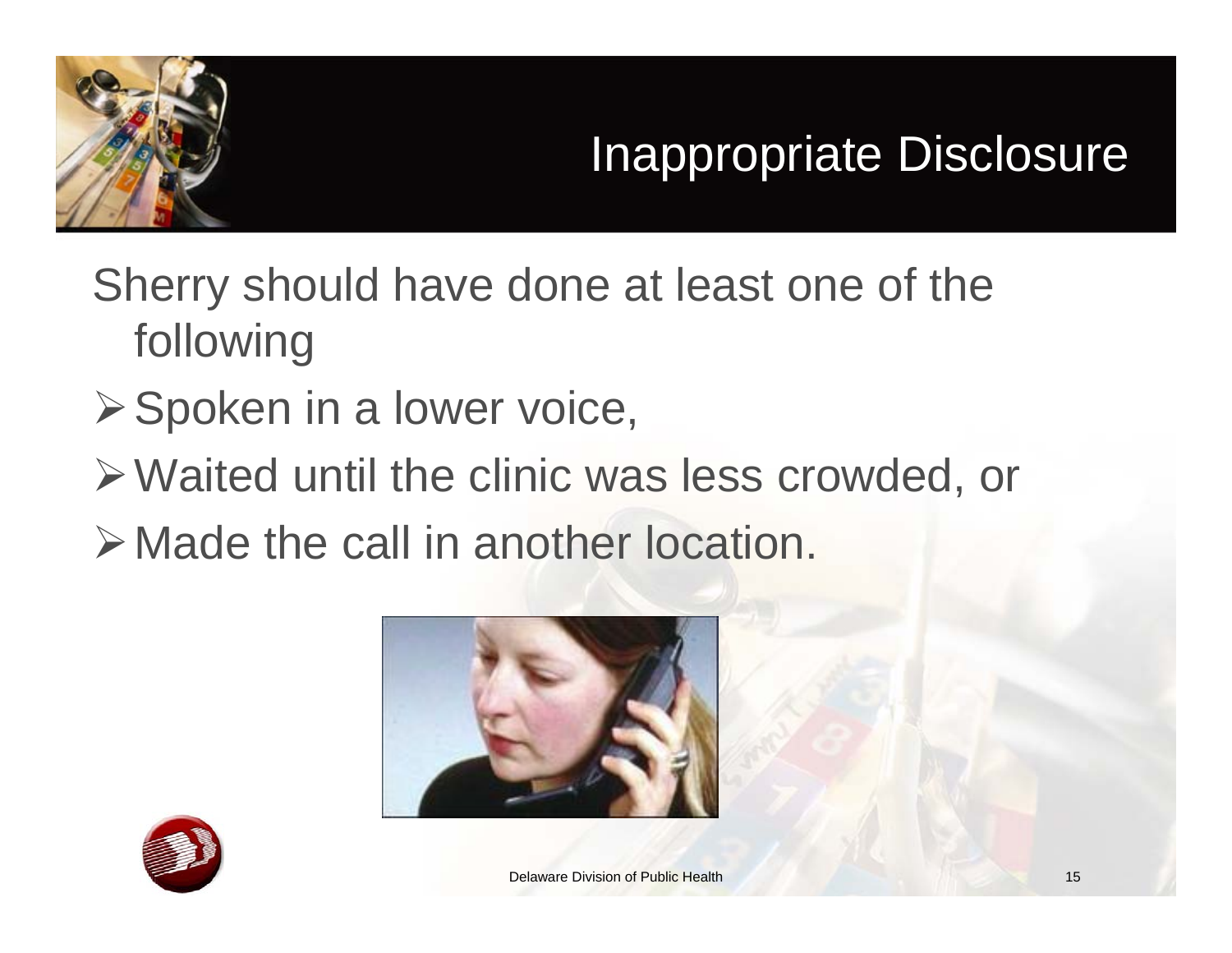

### Inappropriate Disposal

Jose receives Protected Health Information (PHI) from the treating physician. He notices that he has duplicates and throws the information in the trash can located in a common area.



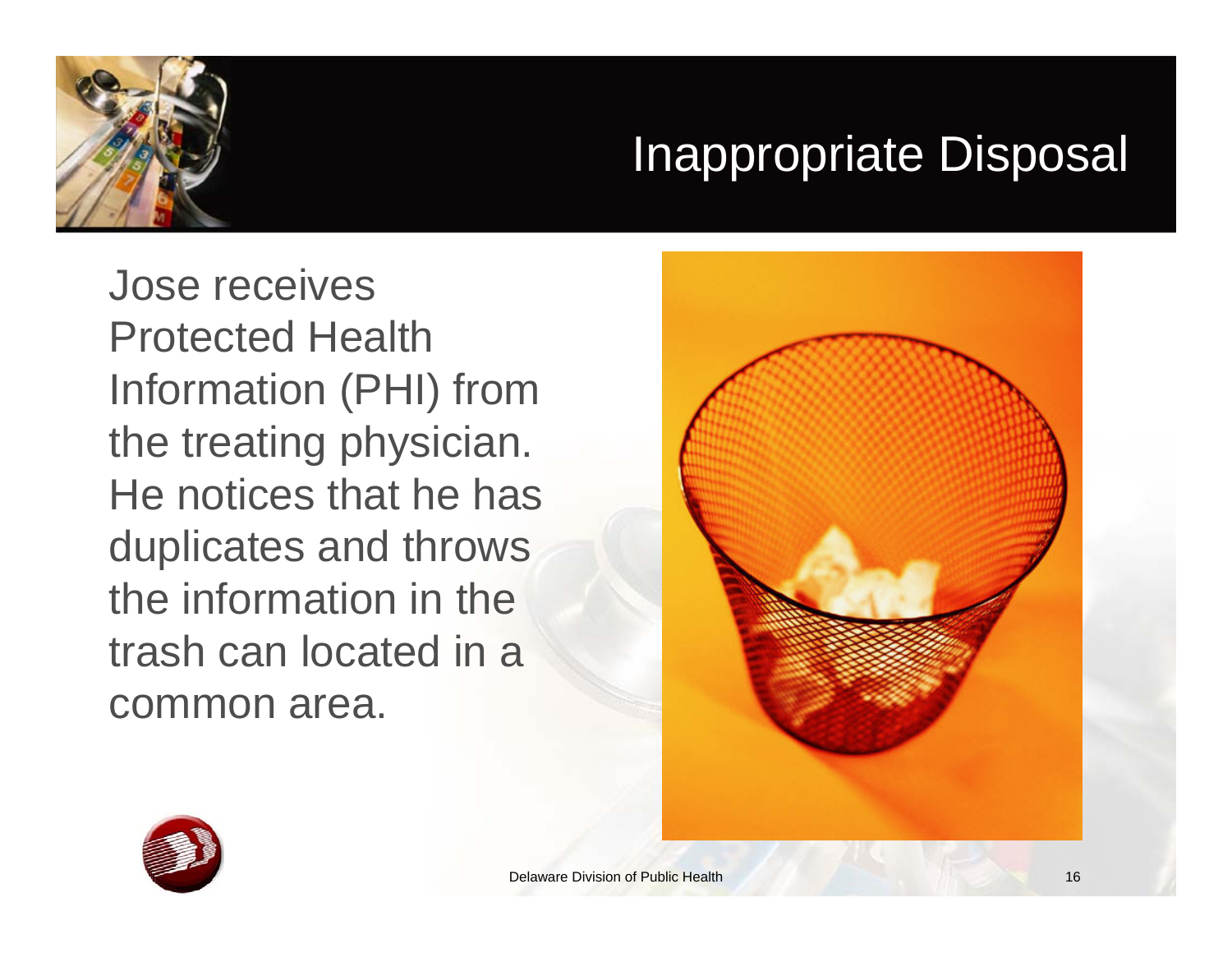

### Inappropriate Disposal

Jose should have properly disposed of the medical information by

¾Placing it in a locked disposal bin, and/or

¾Disposing of it using a cross-cut shredder.



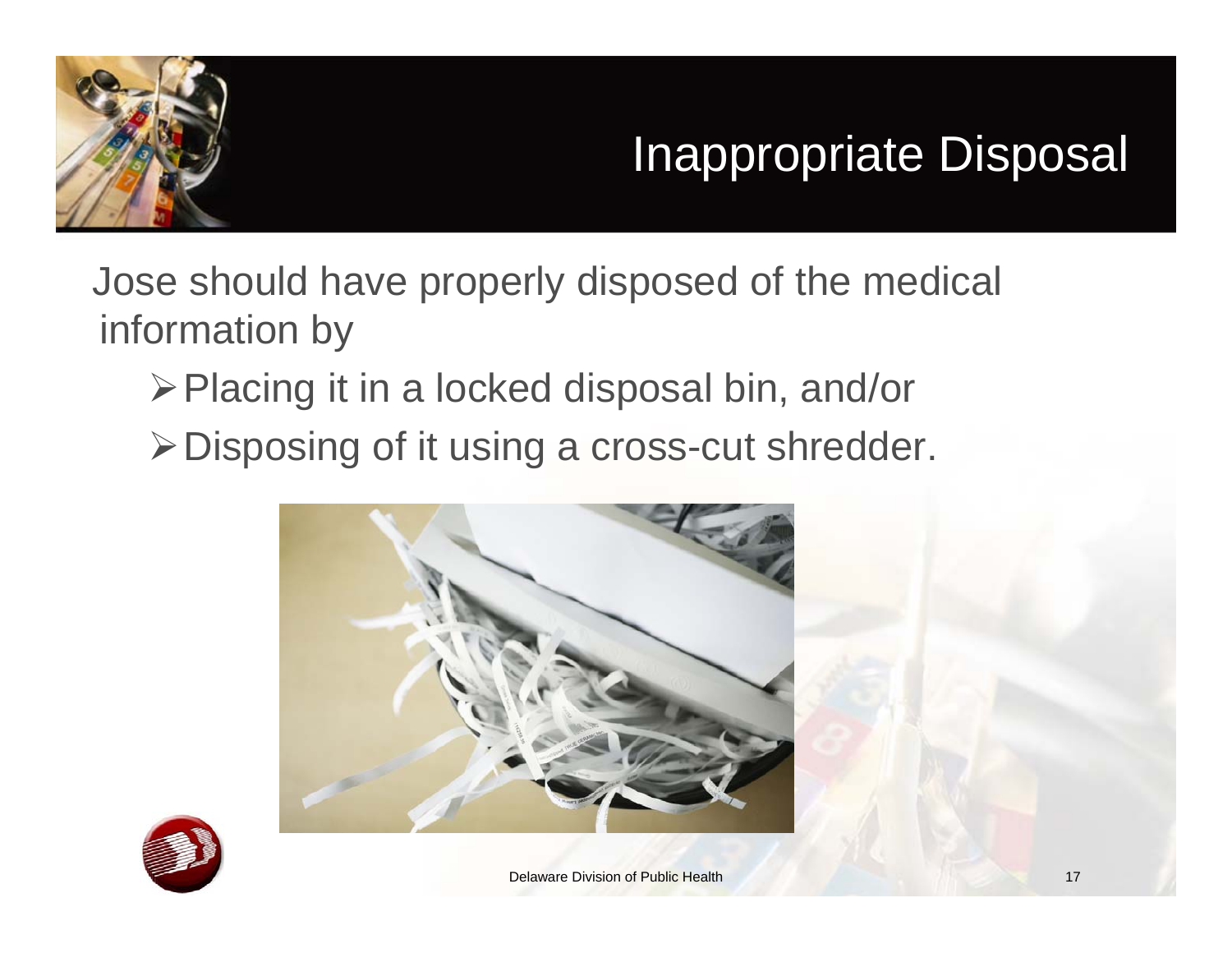



#### **News team discovers documents containing Public Health Information (PHI) near dumpster**

On the ground behind a dumpster at Guadalupe Medical Center, a Las Vegas news team discovered 40 pages worth of documents containing PHI of the center's patients, according to klas-tv.com. The documents had information such as patient names, Social Security numbers, and procedures.

The medical center claims this was a "huge misunderstanding" and an isolated incident. According to an attorney for Guadalupe Medical Center, a courier transporting the documents from another office operated by the same company dropped the files.

The medical center, which asked the news team to return the files, plans to shred them properly as it does all its documents.



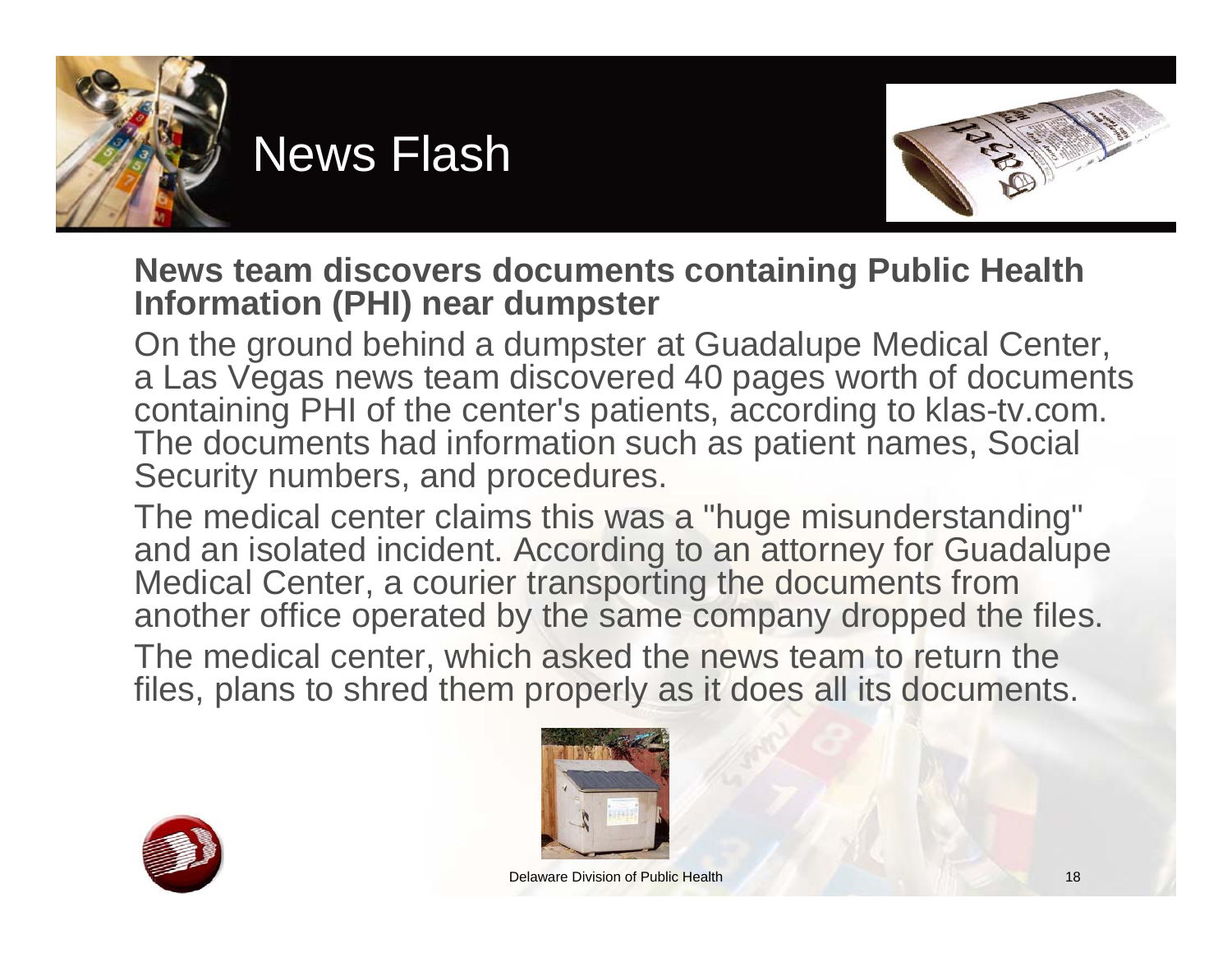

### Inappropriate Disclosure in a Common Area

Armon, a Social Service Technician, steps onto an elevator and is surprised to overhear Nurse Vince and Social Worker Jennifer discussing the treatment of Joe Compliant for gonorrhea.



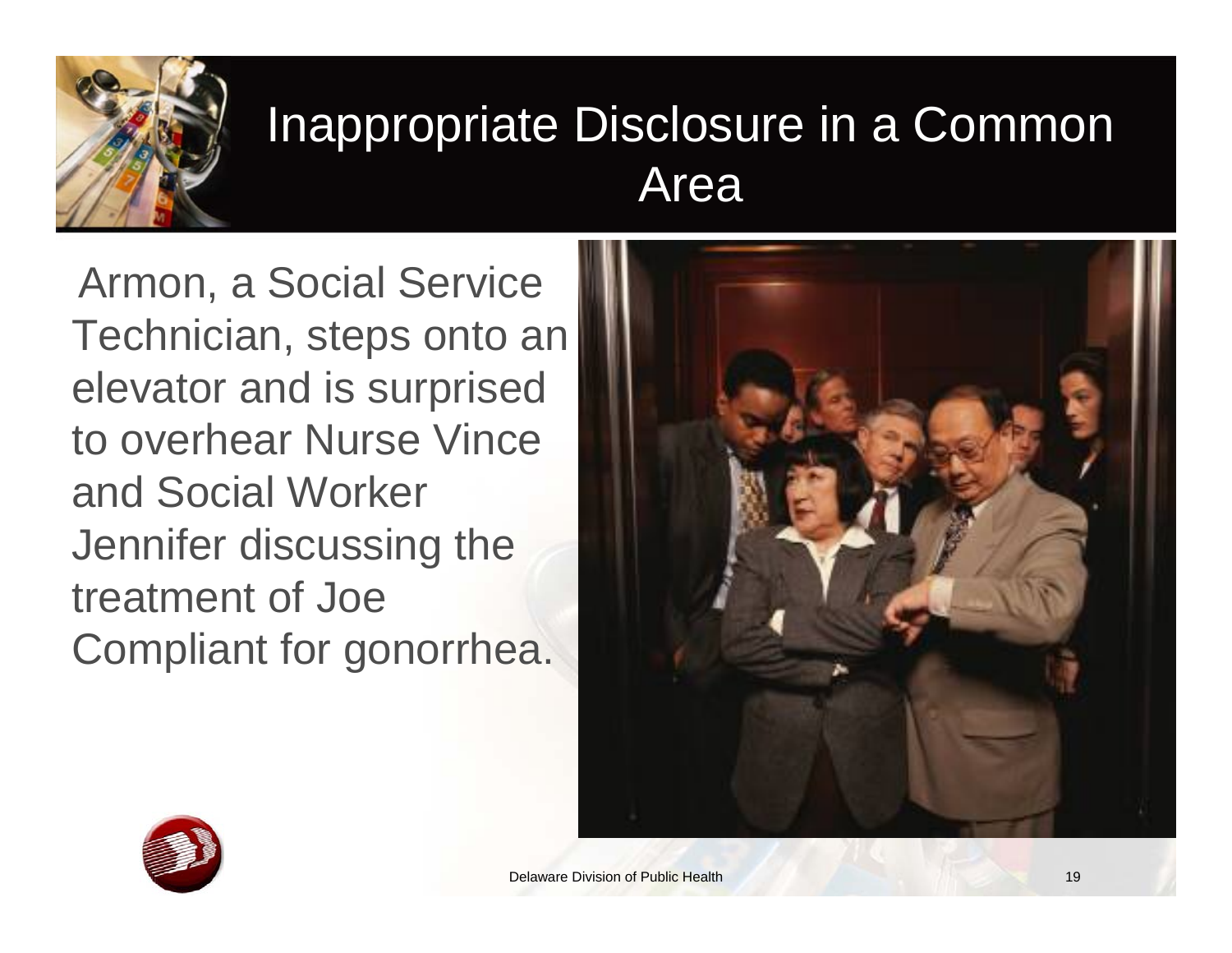

### Inappropriate Disclosure in a Common Area

#### Armon needs to remind them that this information is confidential and should not be discussed in a public area.





**1/6/2009 Delaware Division of Public Health 2009 Public Health 2009 Public Health 2009 Public Health 2009**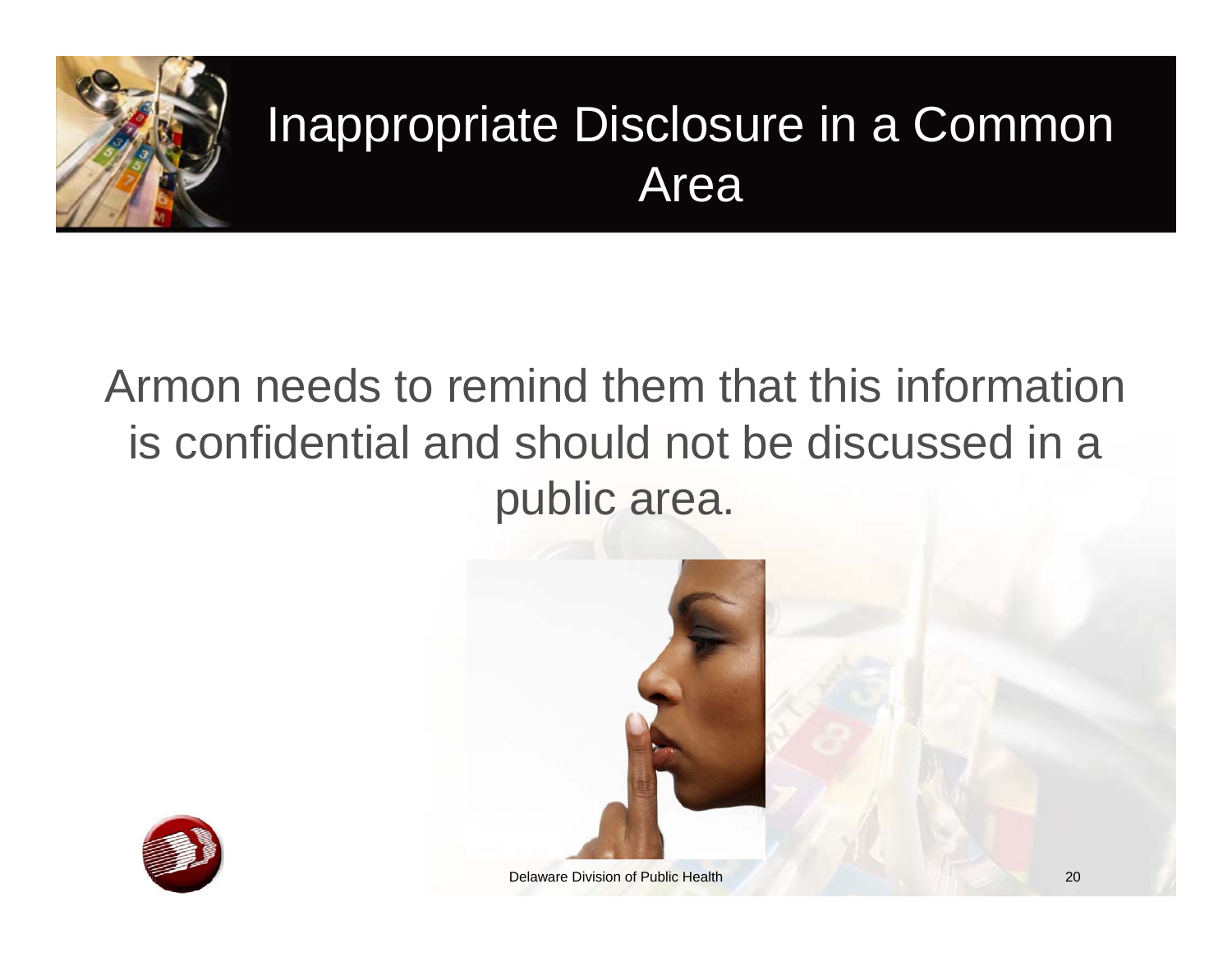

### Lost PHI and Inappropriate Access

Joel, <sup>a</sup> DPH employee, in the hallway, sees <sup>a</sup> piece of paper lying on the floor. He discovers that it is <sup>a</sup> lab report containing the name of his favorite NASCAR driver, so he calls his wife and shares it with her.



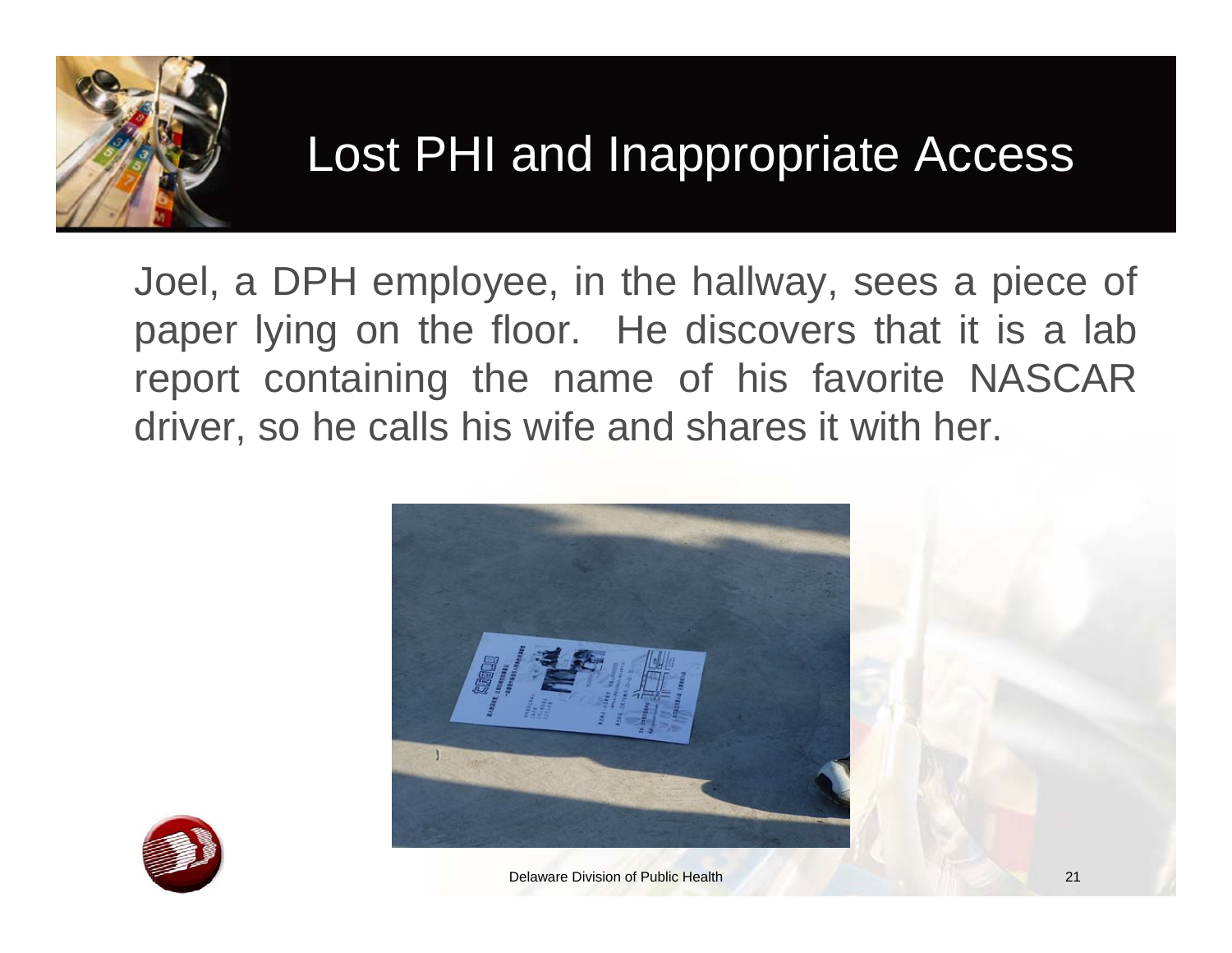

### Lost PHI and Inappropriate Access

- ¾ Joel should not have shared the information with his wife,
- ¾ The lab report was not secure, and
- ¾ Joel should have returned it to the lab supervisor or appropriate person.

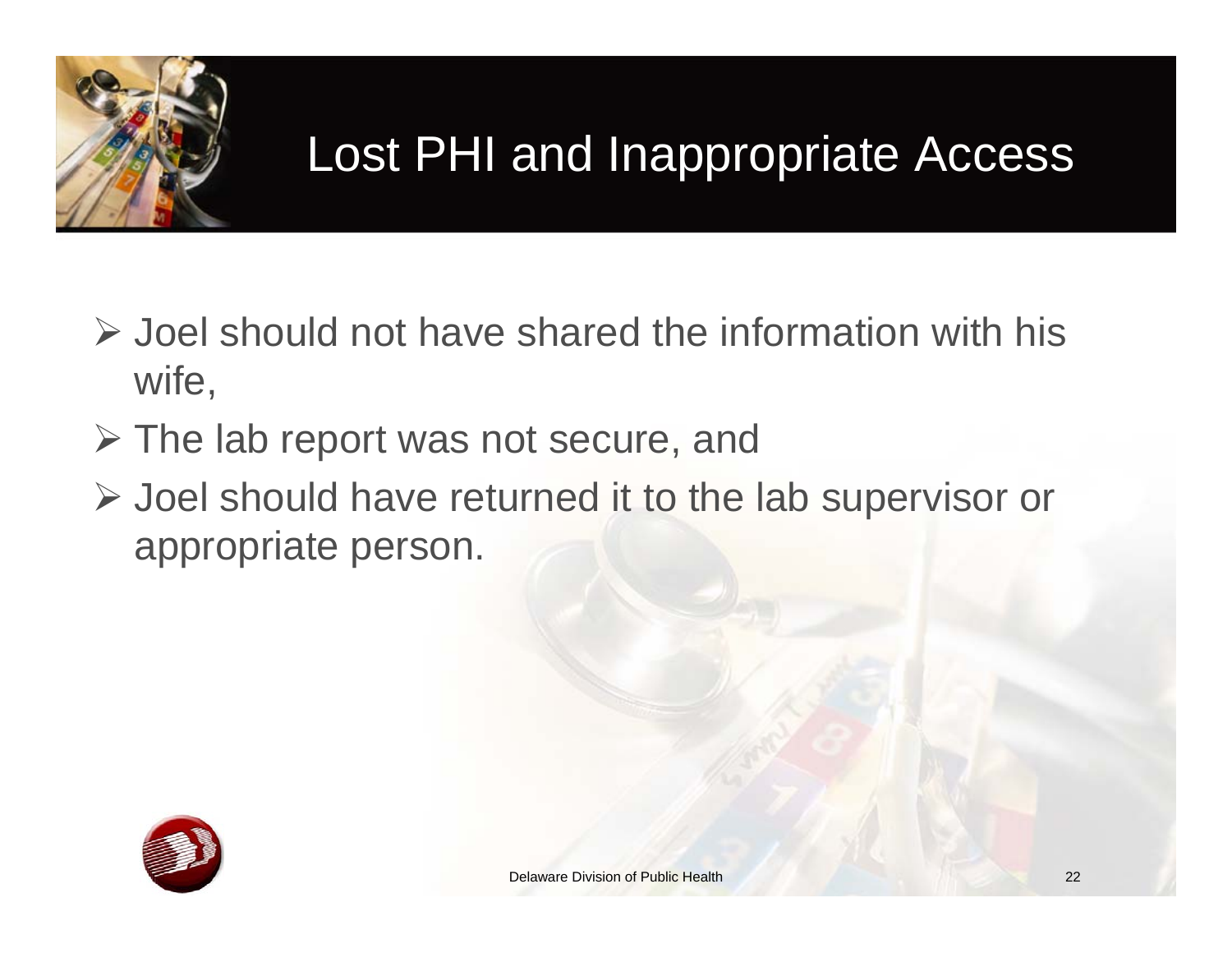### Safeguarding PHI

- USB flash drives
- Hard drives
- PDA's
- Wireless Laptops
- Files



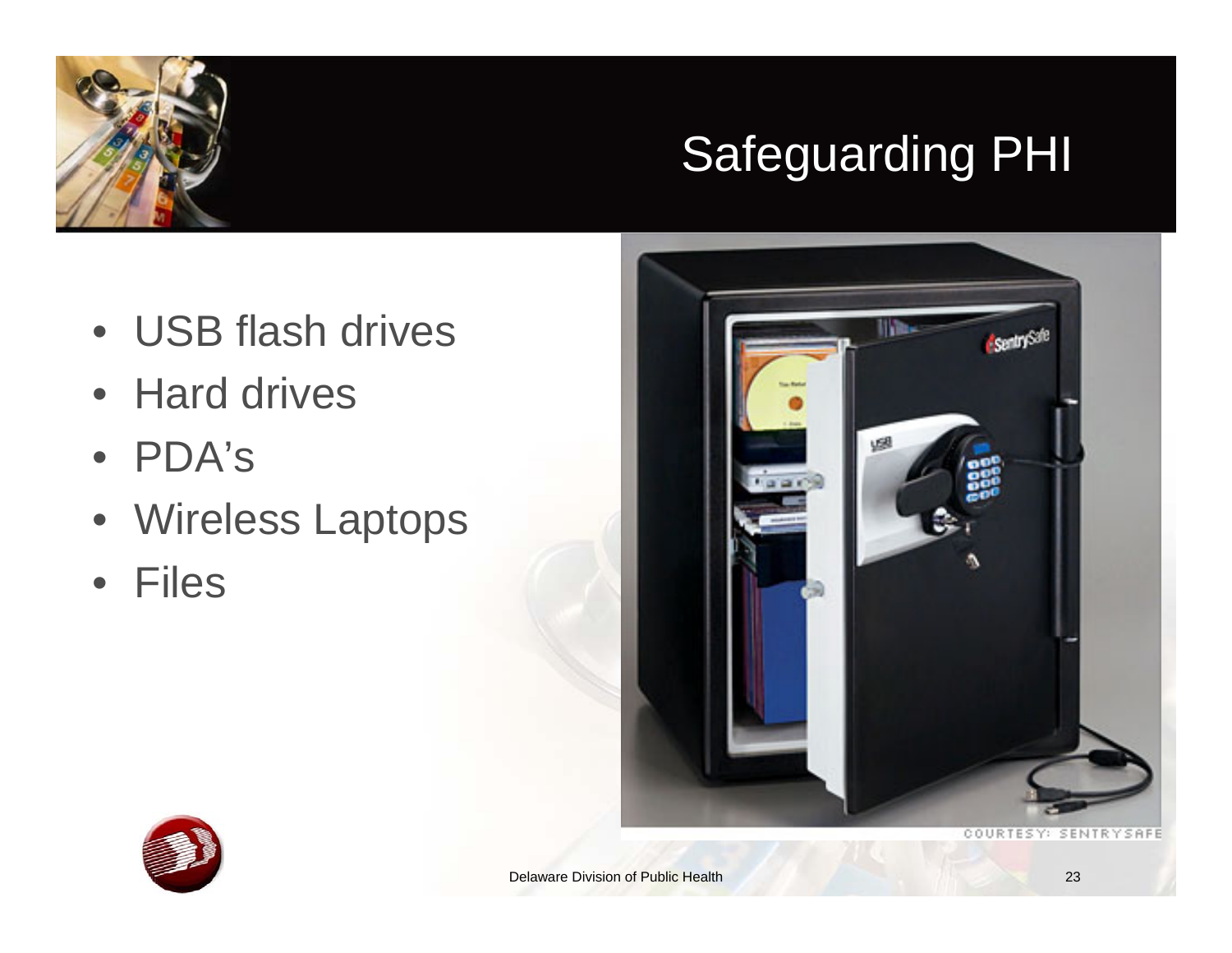

**HIPAA calls for severe civil and criminal penalties for noncompliance, including**

- • **Misuse of personally identifiable health information carries a penalty with fines up to \$50,000/imprisonment for a term of up to one year.**
- •**Misuse under false pretenses carries a penalty with fines up to \$100,000/imprisonment for a term of up to five years**
- • **Misuse with intent to sell, transfer, or use individually identifiable health information for commercial advantage,** iup to \$250,000/imprisonment for a term of up to 10 years





Delaware Division of Public Health 24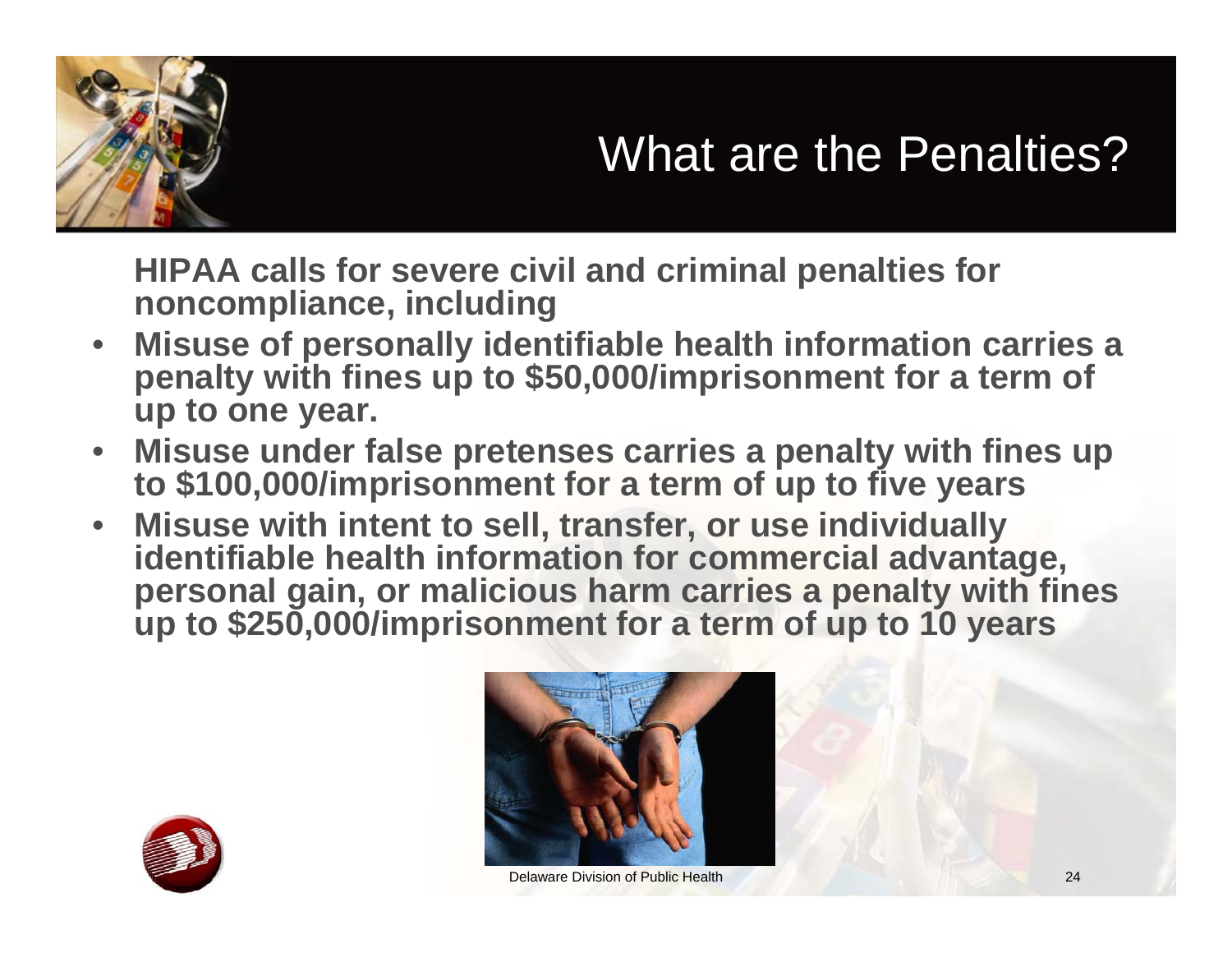### **Summary**

- $\triangleright$  ALL information needs to be treated as confidential,
- $\triangleright$  Information should only be accessed on a need to knowbasis and shared by authorized staff, and
- $\triangleright$  It is your responsibility to protect all information and report any misuse of protected health information.



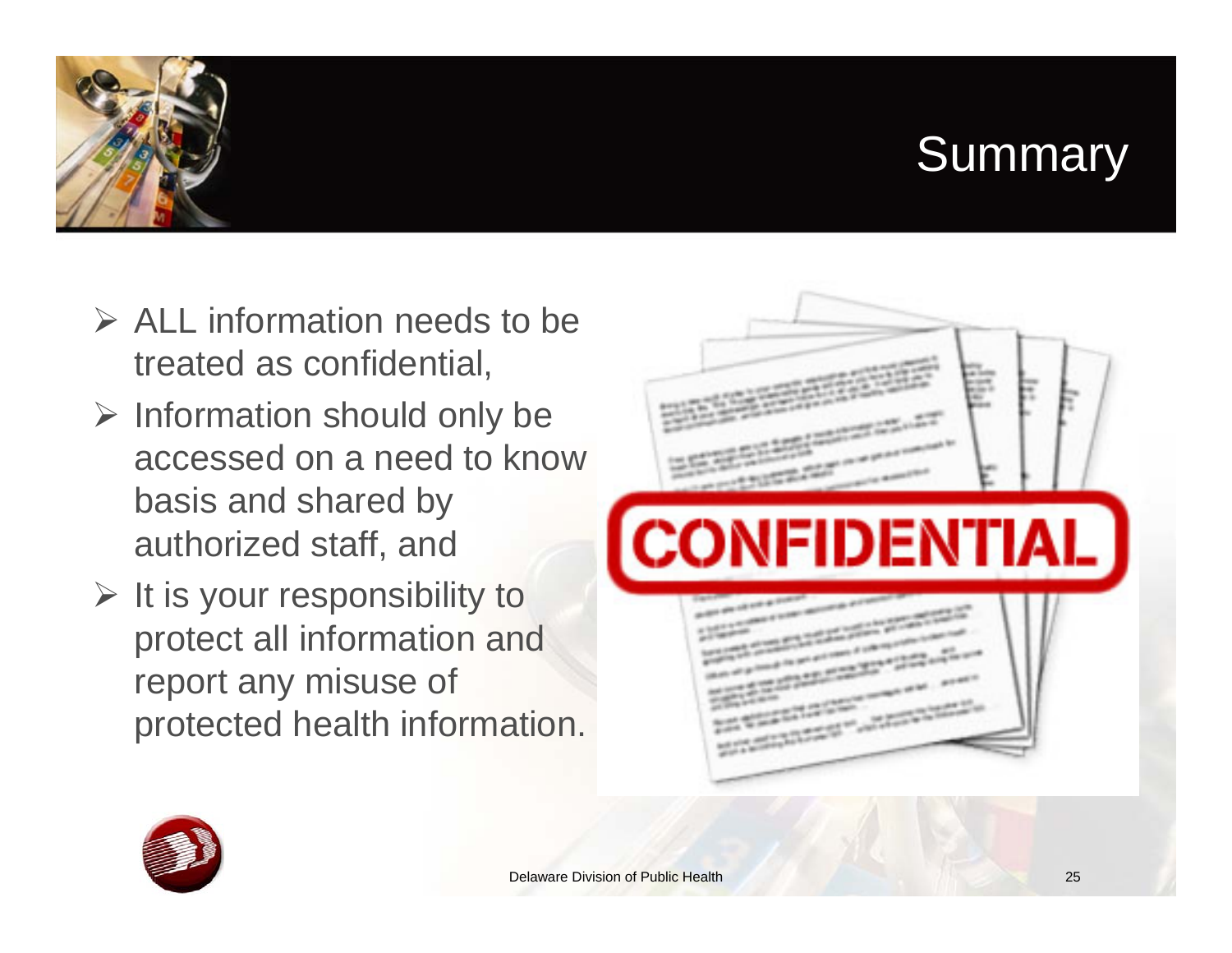For further questions:

# Office for Civil RightsRegion III800-368-1019Fax 215-861-4431

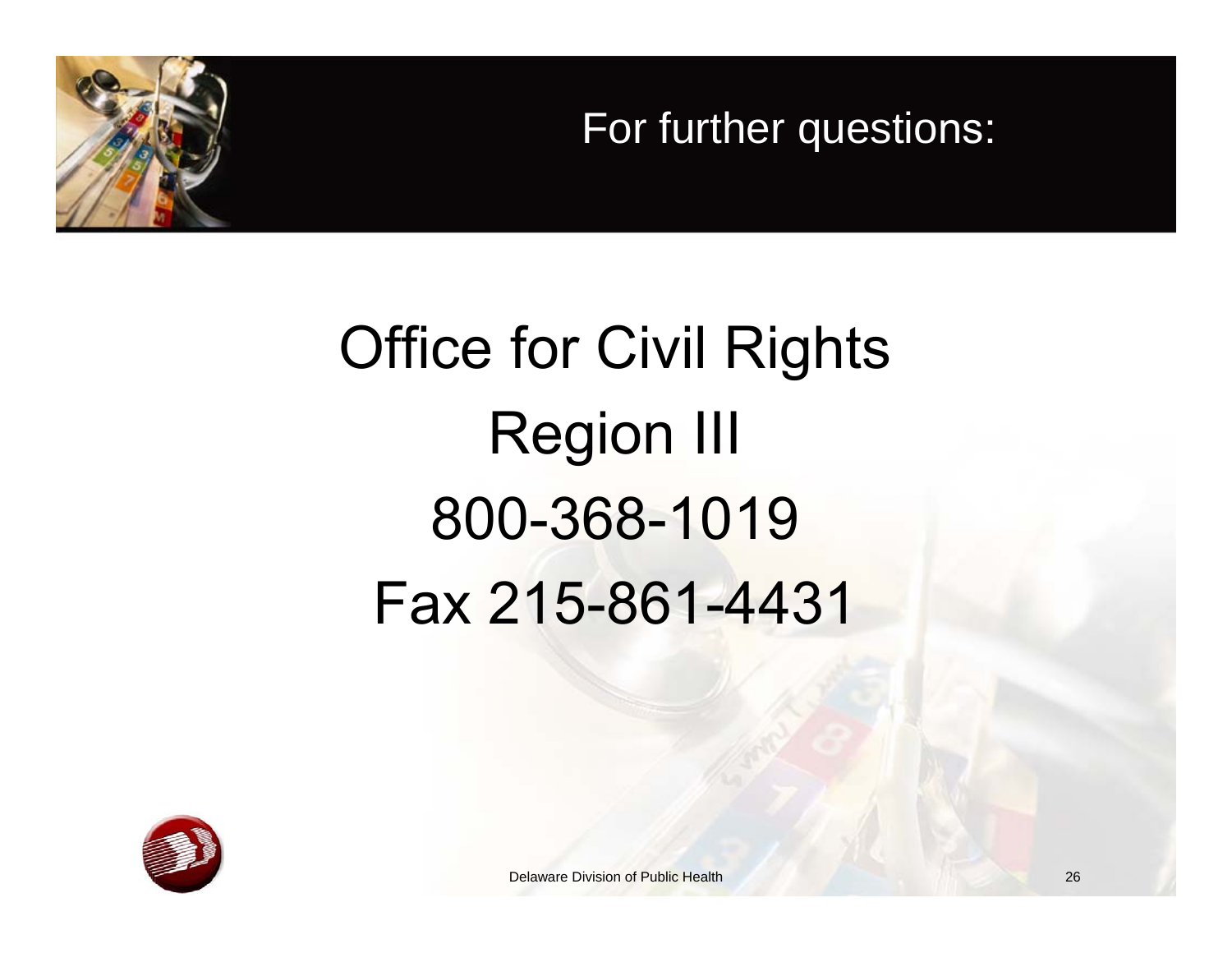



## Now let's test your retention of these HIPAA concepts!

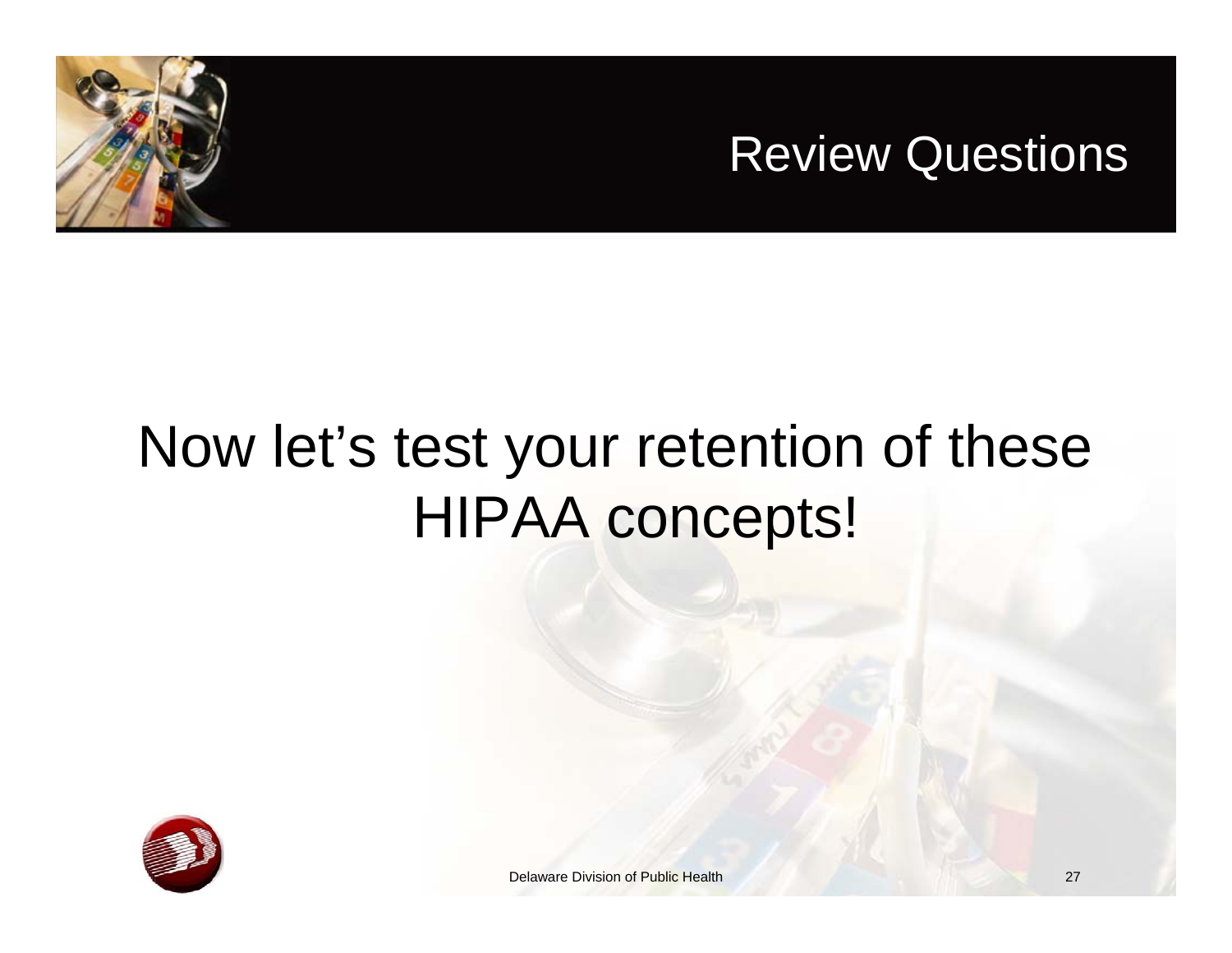

#### True or False?

### 1. The Privacy Rule protects a Client's right to privacy and confidentiality.

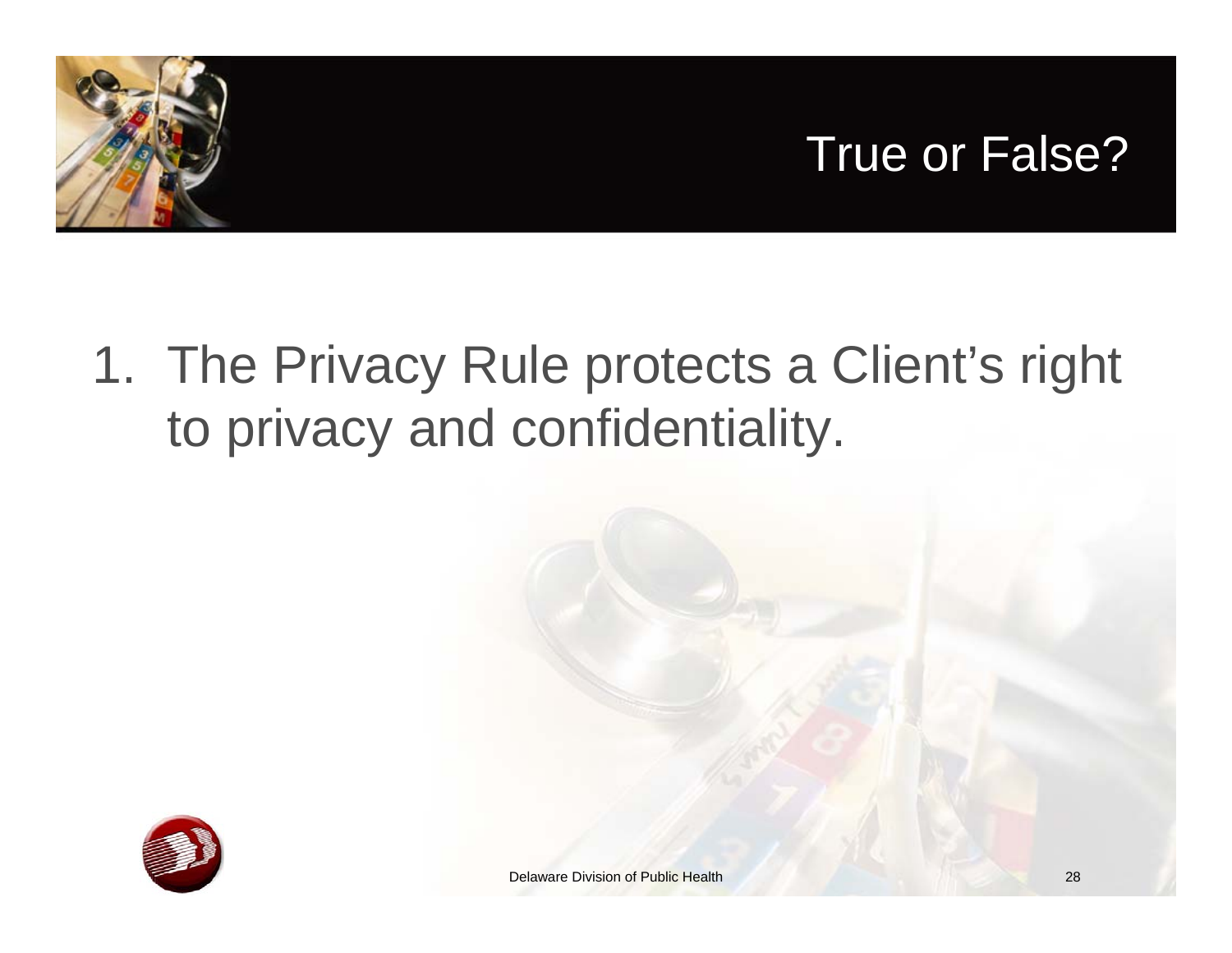



#### • True

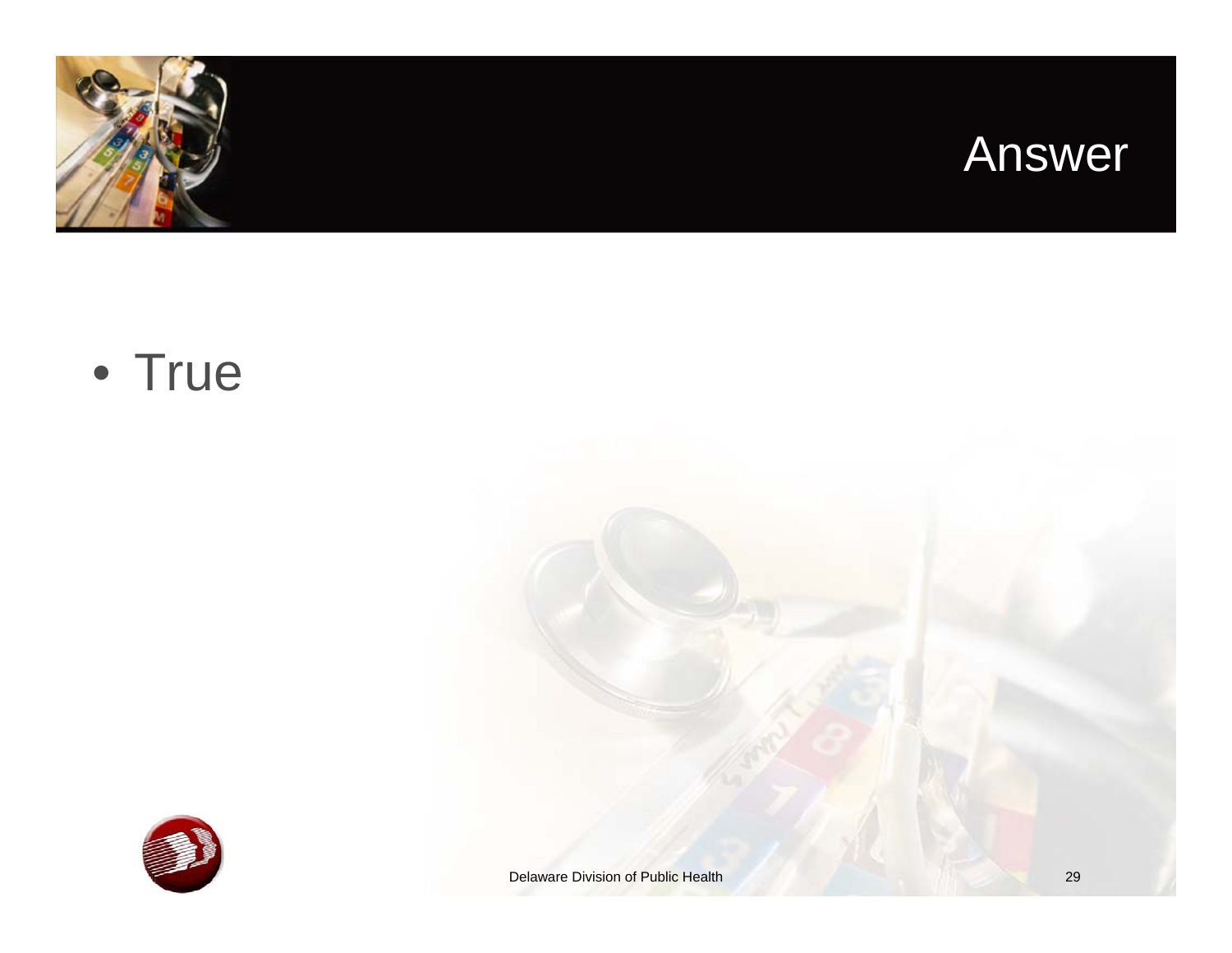

### 2. Protected Health Information is anything that connects a client to his or her health information.

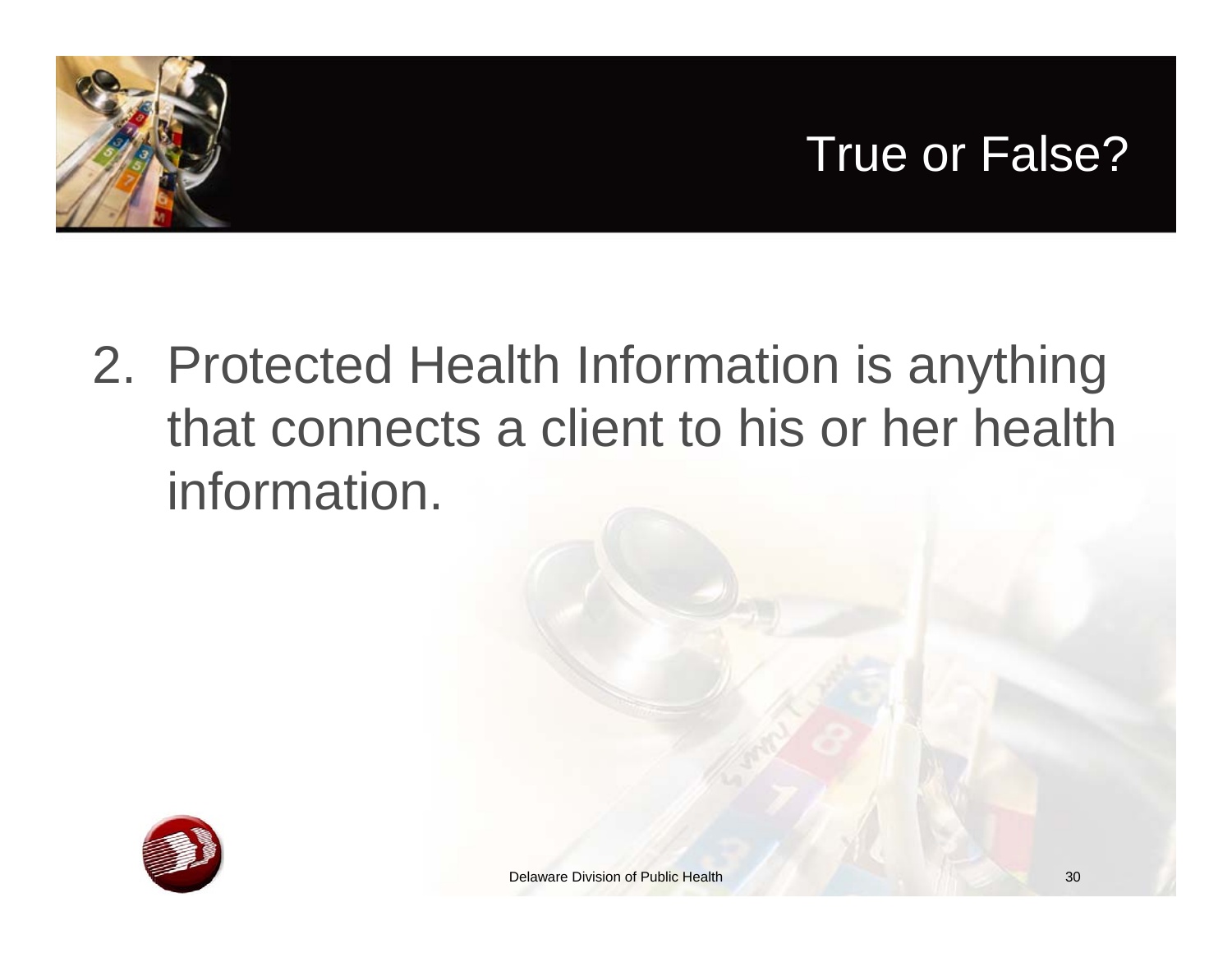



#### • True

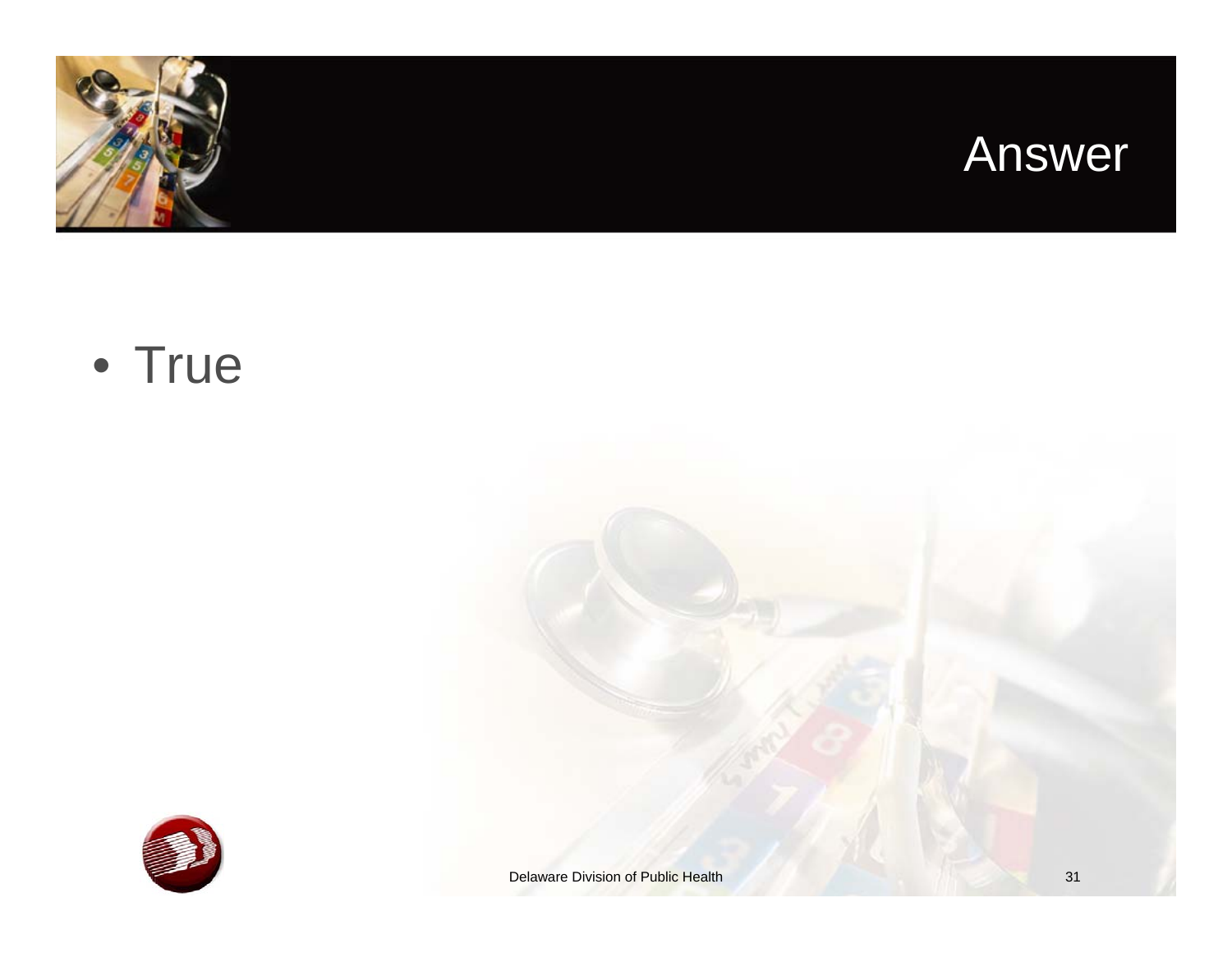



3. You are permitted to use and/or disclose protected health information PHI for treatment, payment and health care operations.

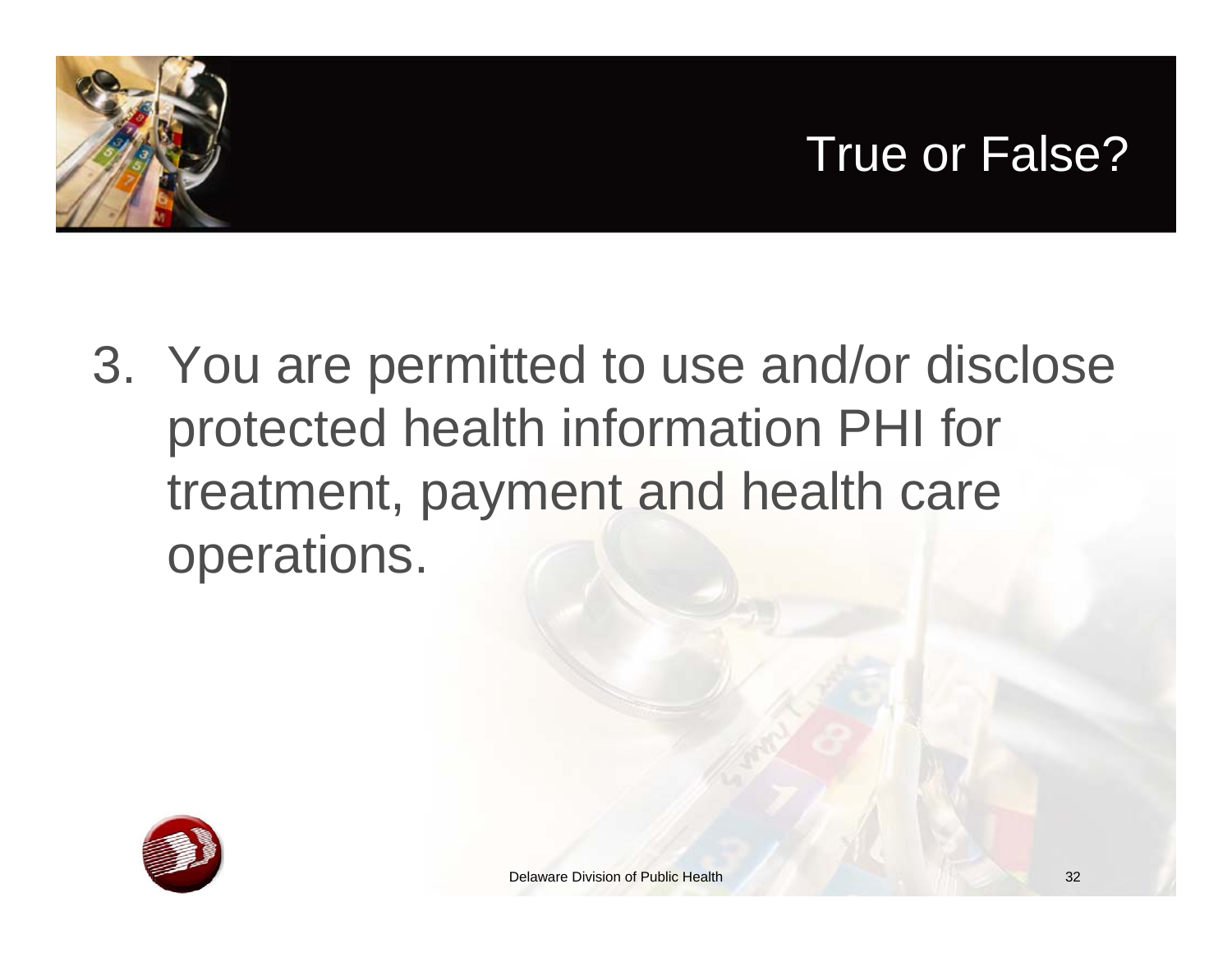



#### • True

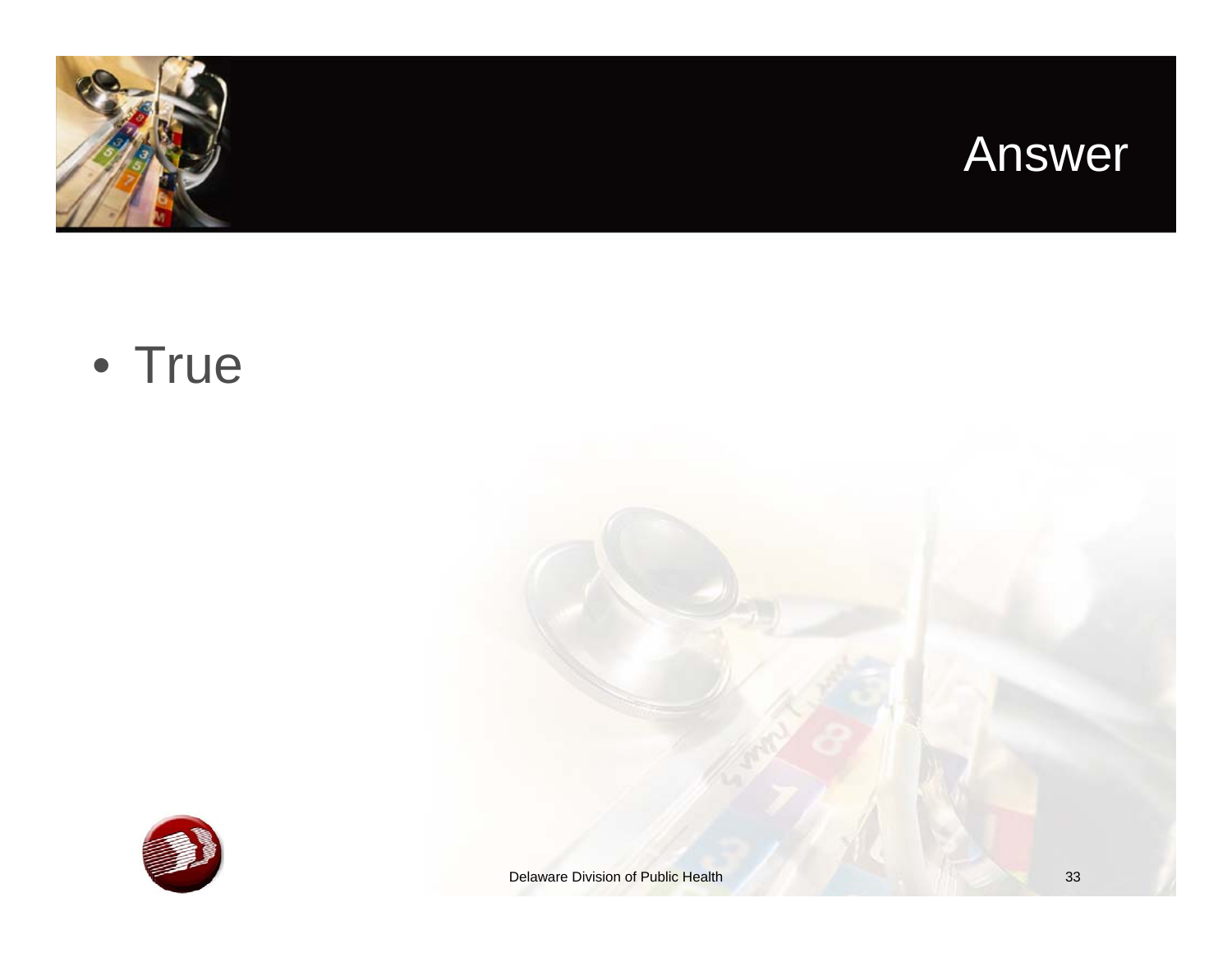### True or False?



4. You must obtain a release of authorization to use /disclose confidentiality information for public health activities related to surveillance and disease prevention.

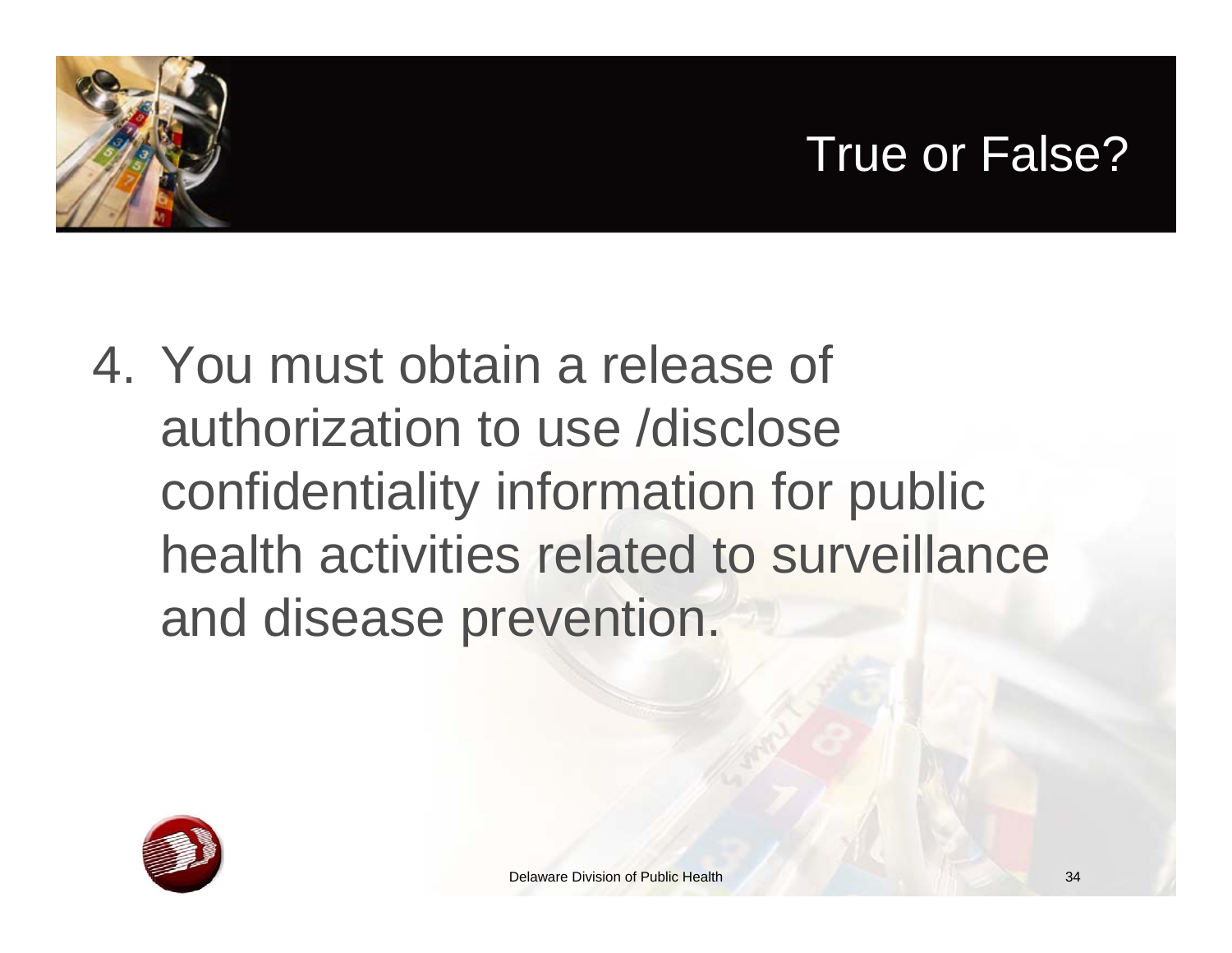



• False

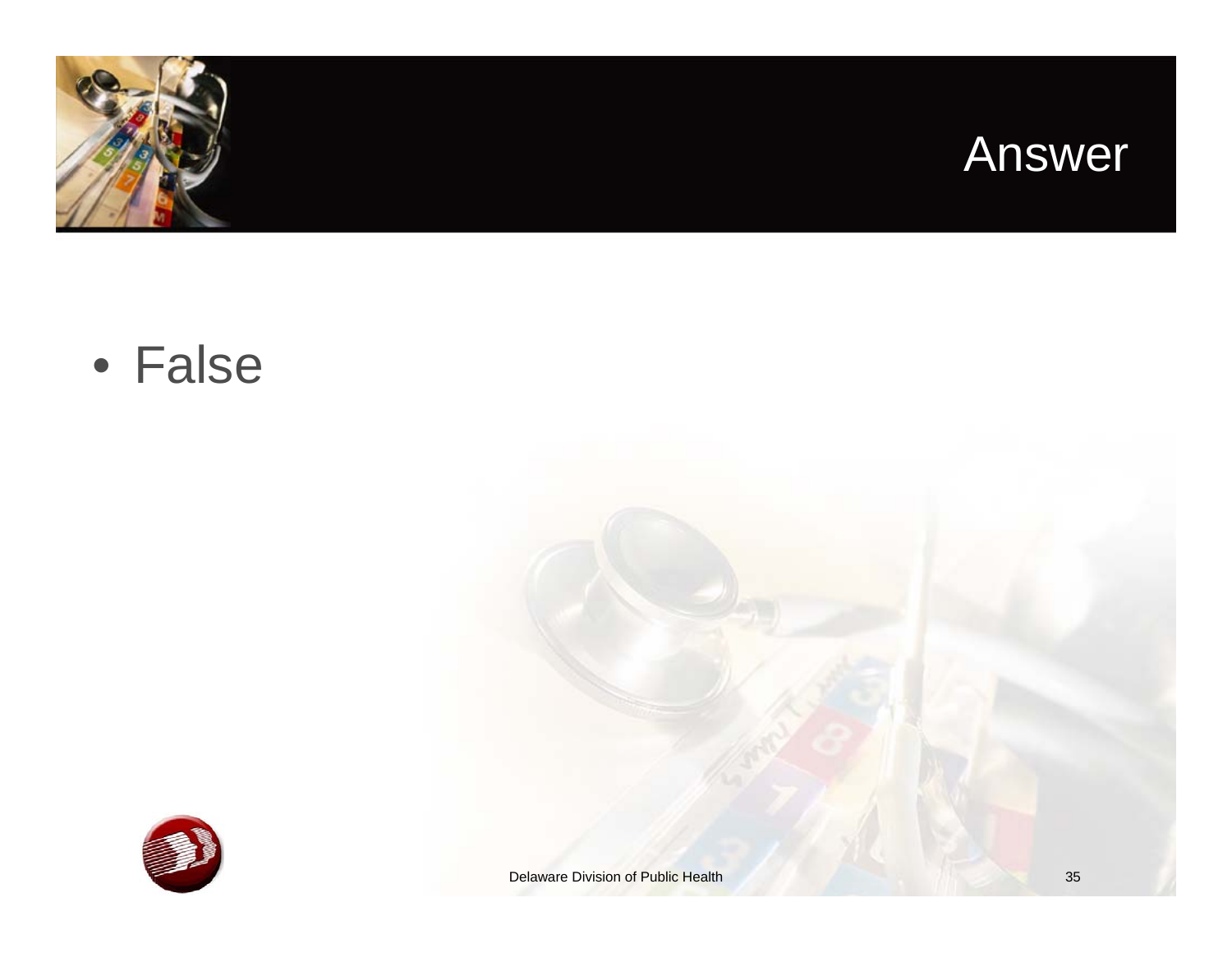### True or False?



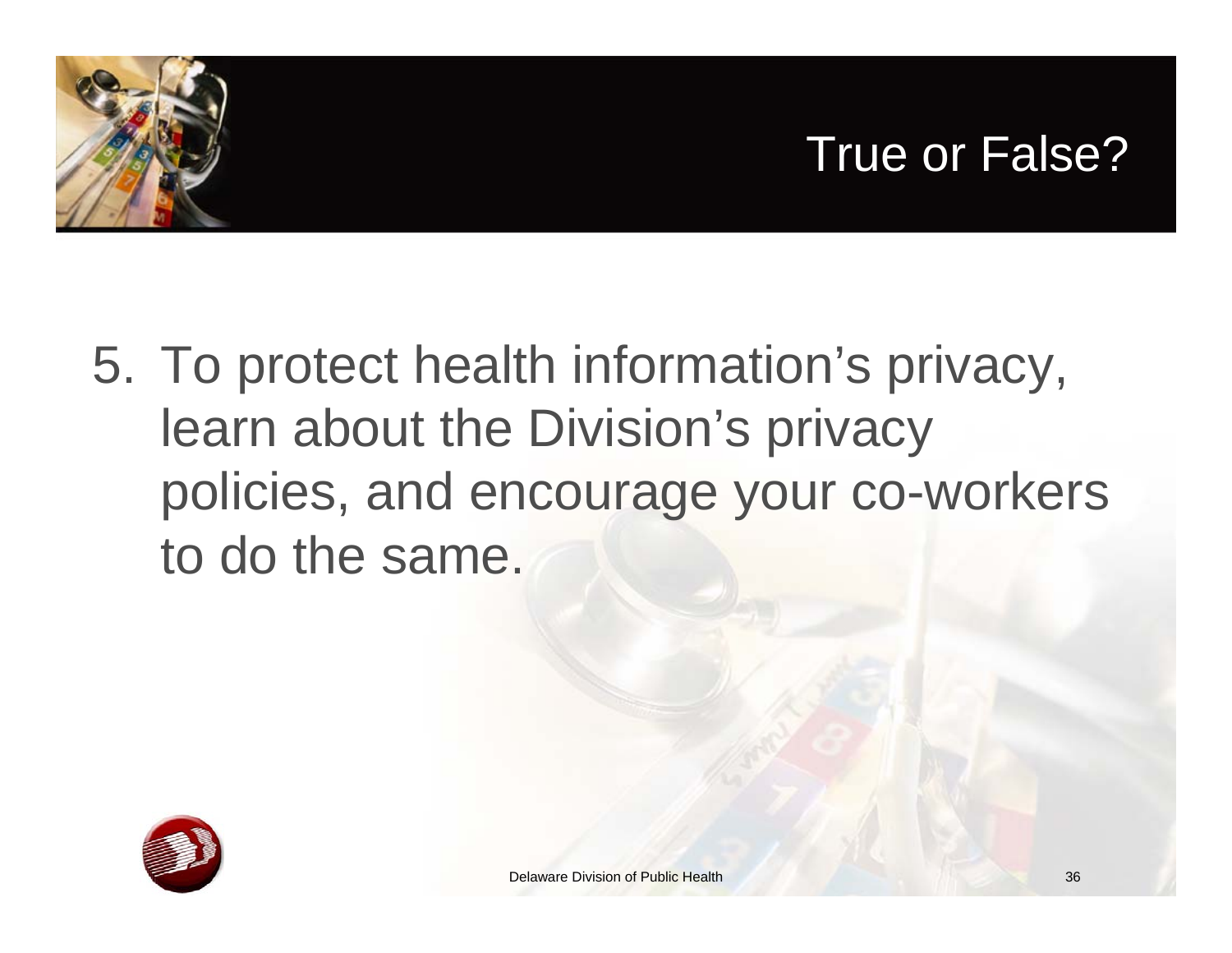



#### • True

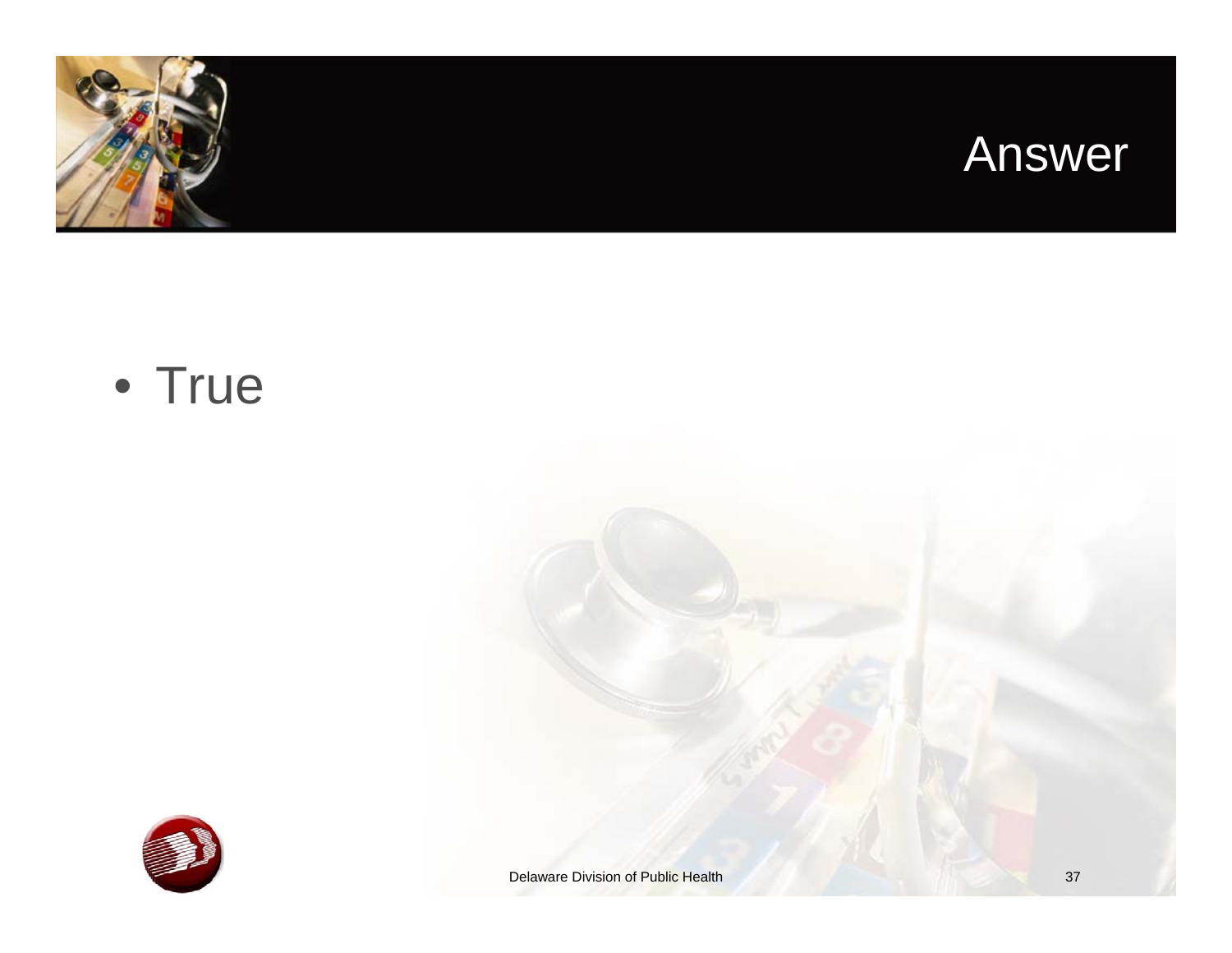



6.You can use/disclose confidentiality information without client permission for public health activities related to disease control and prevention.

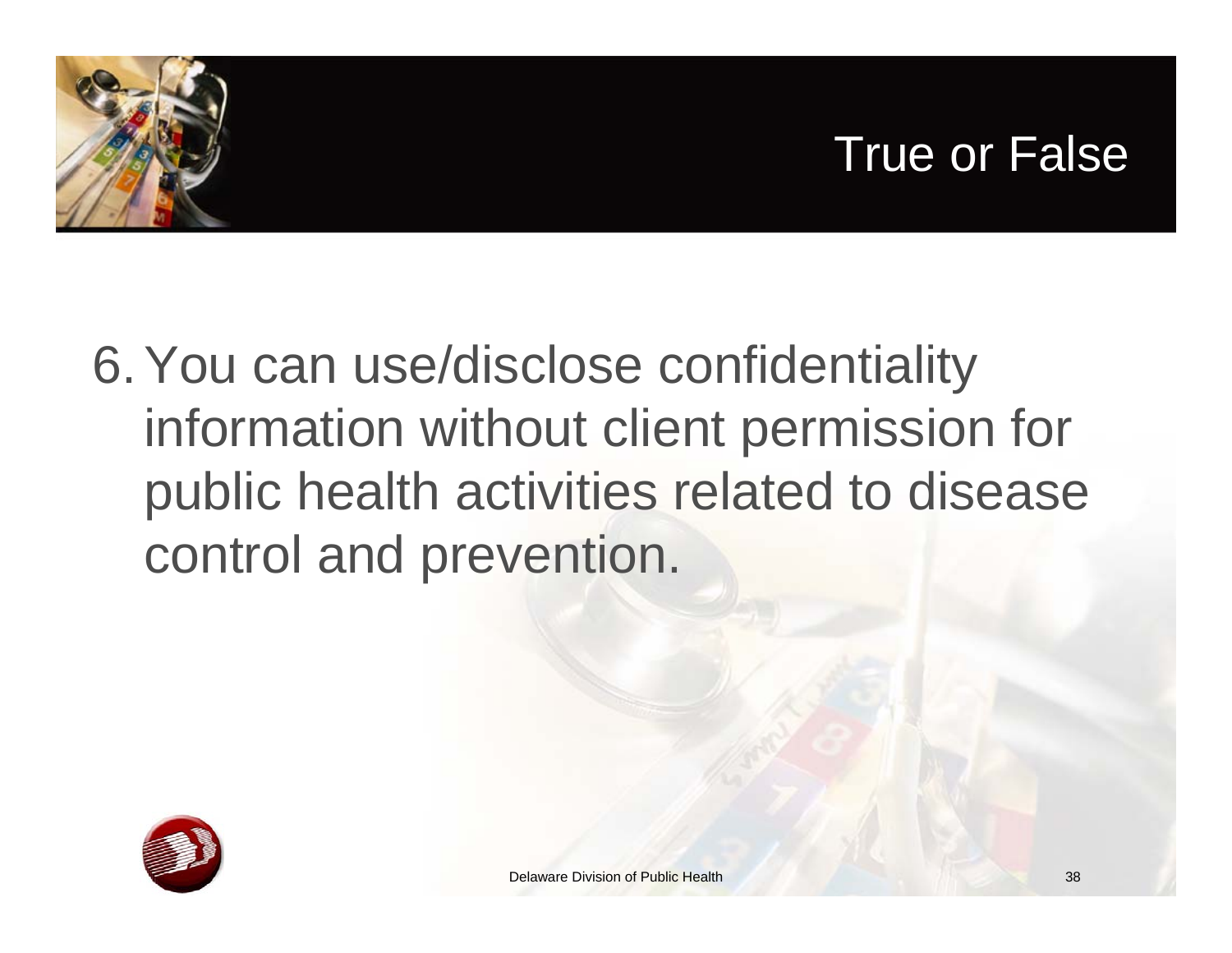



#### • True